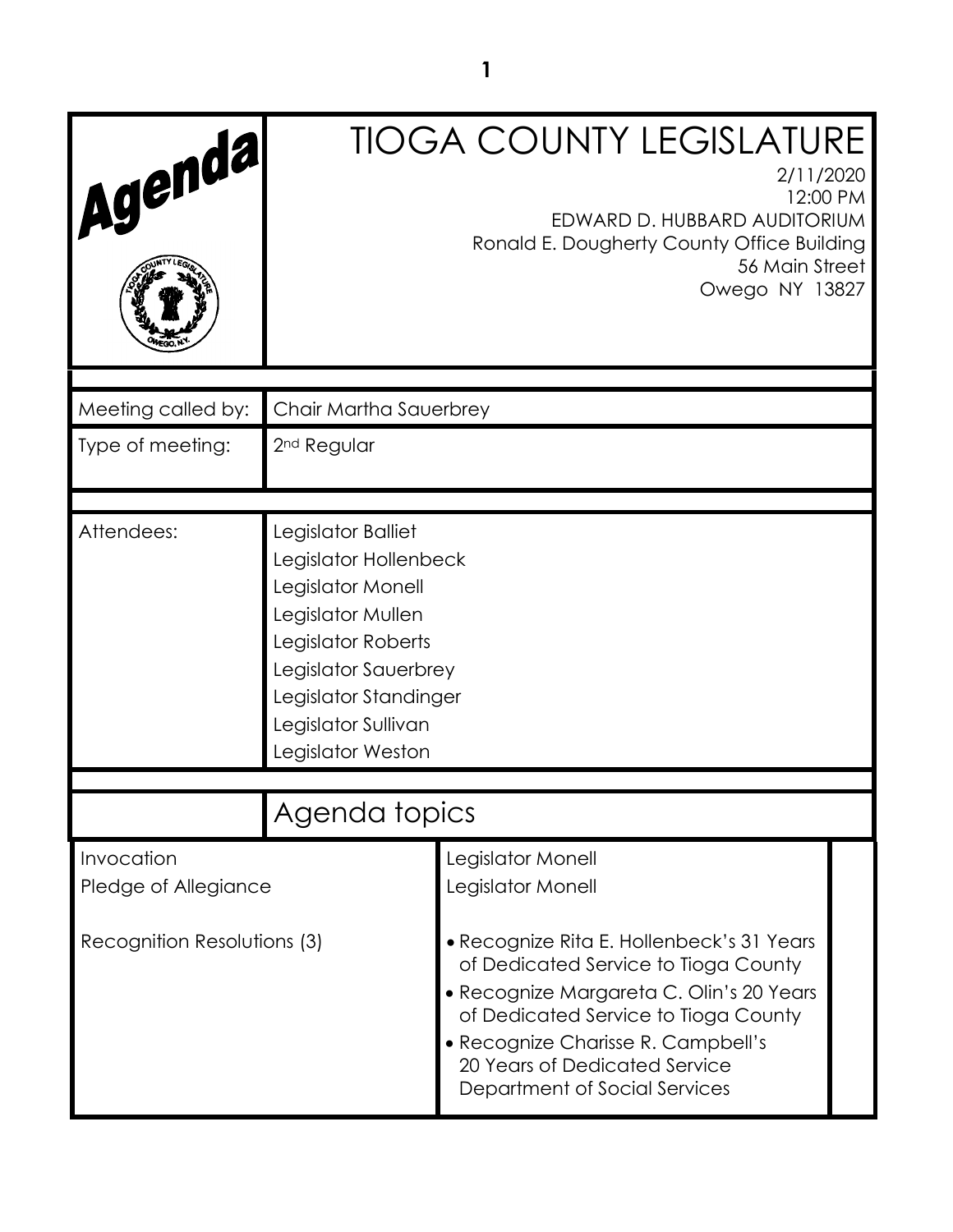| Proclamations (2)                                                                                                   |                                                                                                              | • Teen Dating Violence Awareness                                                                                                                                                                                                                                                                                                                                                                                                                                                                                                                                                                                                                                                                                                                                                                                                                                                                                                                                                                                                                                                                                                                                                                                                                                                                                                                                                                                                                                                                                                                                                                                                                                                                   |
|---------------------------------------------------------------------------------------------------------------------|--------------------------------------------------------------------------------------------------------------|----------------------------------------------------------------------------------------------------------------------------------------------------------------------------------------------------------------------------------------------------------------------------------------------------------------------------------------------------------------------------------------------------------------------------------------------------------------------------------------------------------------------------------------------------------------------------------------------------------------------------------------------------------------------------------------------------------------------------------------------------------------------------------------------------------------------------------------------------------------------------------------------------------------------------------------------------------------------------------------------------------------------------------------------------------------------------------------------------------------------------------------------------------------------------------------------------------------------------------------------------------------------------------------------------------------------------------------------------------------------------------------------------------------------------------------------------------------------------------------------------------------------------------------------------------------------------------------------------------------------------------------------------------------------------------------------------|
|                                                                                                                     |                                                                                                              | • Agriculture Month                                                                                                                                                                                                                                                                                                                                                                                                                                                                                                                                                                                                                                                                                                                                                                                                                                                                                                                                                                                                                                                                                                                                                                                                                                                                                                                                                                                                                                                                                                                                                                                                                                                                                |
| Privilege of the Floor                                                                                              |                                                                                                              |                                                                                                                                                                                                                                                                                                                                                                                                                                                                                                                                                                                                                                                                                                                                                                                                                                                                                                                                                                                                                                                                                                                                                                                                                                                                                                                                                                                                                                                                                                                                                                                                                                                                                                    |
| Approval of Minutes                                                                                                 |                                                                                                              | January 2nd , 14th, and 23rd, 2020                                                                                                                                                                                                                                                                                                                                                                                                                                                                                                                                                                                                                                                                                                                                                                                                                                                                                                                                                                                                                                                                                                                                                                                                                                                                                                                                                                                                                                                                                                                                                                                                                                                                 |
| <b>Petitions, Communications &amp; Notices</b><br>Appointments/Reappointments<br><b>Reports Standing Committees</b> |                                                                                                              |                                                                                                                                                                                                                                                                                                                                                                                                                                                                                                                                                                                                                                                                                                                                                                                                                                                                                                                                                                                                                                                                                                                                                                                                                                                                                                                                                                                                                                                                                                                                                                                                                                                                                                    |
| <b>RESOLUTIONS:</b>                                                                                                 | Development Block Grant<br>Commission<br>Creek<br>Department of Social Services<br>Caseload Explorer Product | 1. Schedule Second Public Hearing for New York State Community<br>2. Set Public Hearing for 2020 Annual Agricultural District Inclusions<br>3. Recommend Members to the Susquehanna Heritage Area<br>4. Erroneous Assessment Town of Spencer<br>5. Authorize County Clerk Conveyance Notice Fee<br>6. Award Construction Halsey Valley Road over Tributary to Pipe<br>7. Authorizing Legislative Chair Signature on LSE Perseus, LLC and LSE<br>Pisces, LLC Payment in Lieu of Tax Agreements<br>8. Authorizing Legislative Chair Signature on NY Newark Valley I, LLC<br>Payment in Lieu of Tax Agreement<br>9. Authorizing Legislative Chair Signature on Southern Tier Broadband<br>Coalition Inter-Municipal Agreement<br>10. Authorize Chair of Legislature to Sign Application for Grant Funds -<br>11. Filing of an Application for State Grant from DEC Household<br>Hazardous Waste (HHW) Program<br>12. Authorize Contract with Nationwide Retirement Solutions for<br>Deferred Compensation Program<br>13. Resolution to Approve a Contract between the Tioga County<br>Probation Dept. and Buddi US, LLC<br>14. Resolution to Approve a Sole Source Contract and Maintenance<br>Agreement between the Tioga County Probation Department and<br>Automon, LLC to Provide Software and Maintenance of the<br>15. Resolution to Approve Continued MOU between Tioga County<br>Probation Department and Smart Start<br>16. Resolution to Approve a Contract between the Tioga Co.<br>Probation Dept. & Family Counseling Services of Cortland County,<br>Inc., formerly the Family and Children's Society, to Provide Adult &<br>Juvenile Sexual Offender Assessment and Treatment Services |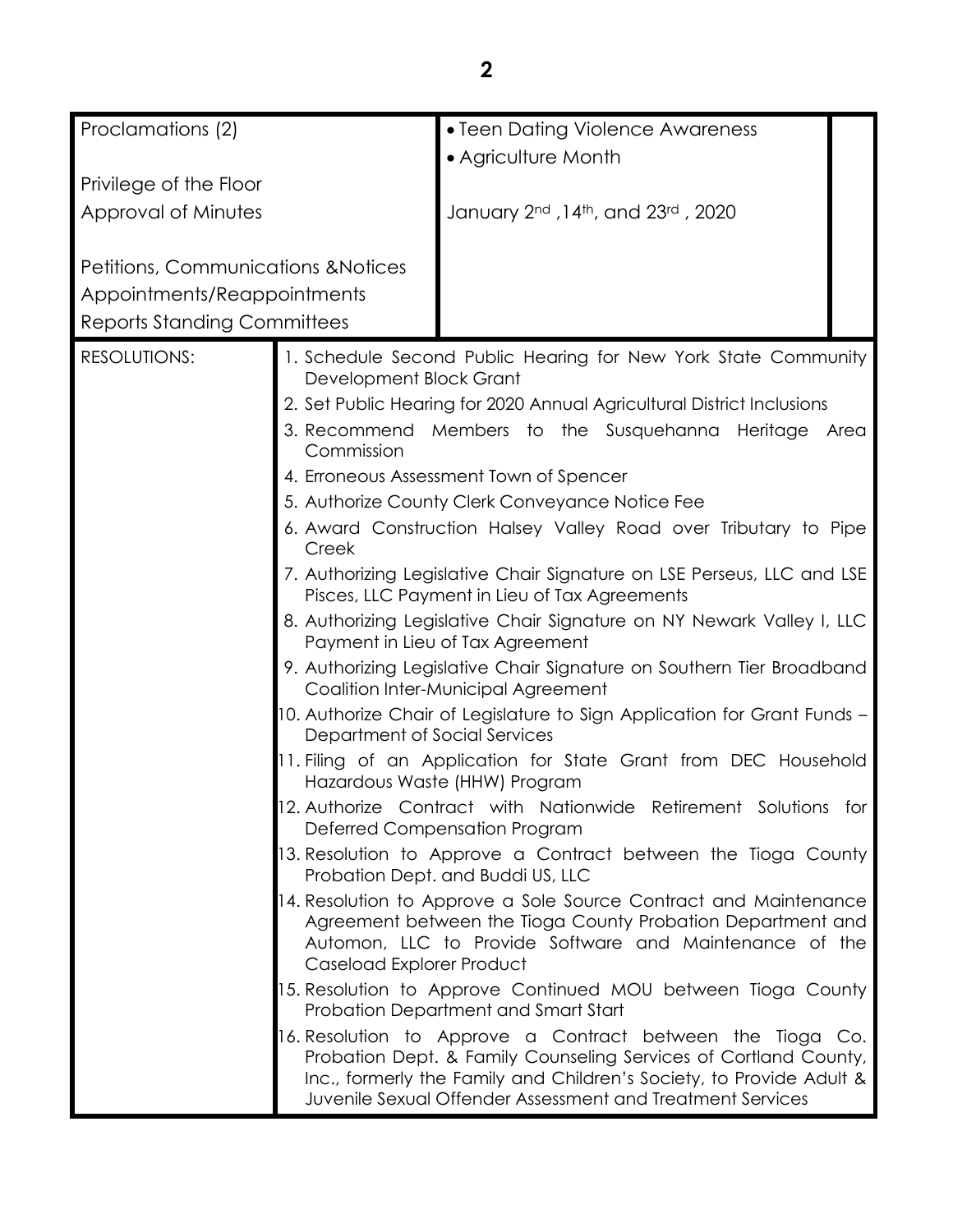| 17. Re-Establish Prior Year 2019 Grants for 2020 Budget – Office of<br><b>Emergency Services</b>                                                                                            |
|---------------------------------------------------------------------------------------------------------------------------------------------------------------------------------------------|
| 18. Authorize    Acceptance    of    Statewide    Interoperable<br>Communications "Formula" Grant (SICG 19), Appropriation of<br>Funds, & Modify 2020 Budget – Office of Emergency Services |
| 19. Resolution to Accept Donation, Appropriate Funds and Amend<br>2020 Probation Budget                                                                                                     |
| 20. Appropriation of Funds and Amend 2020<br>Budget<br>Social Services                                                                                                                      |
| 21. Amend Capital Budget and Transfer Contingency Funds for Large<br>Excavator - Public Works                                                                                               |
| 22. Amend Employee Handbook Add New Policy to Section X. Building<br>and Vehicle Procedures Subsection D. Entitled Service Animals -<br>Public Accommodation                                |
| 23. Authorize Appointment to Title of Assistant Public Defender –<br><b>Public Defender's Office</b>                                                                                        |
| 24. Authorize Salary of Public Health Nurse – Public Health                                                                                                                                 |
| 25. Abolish Position, Increase Salary of One Employee, Authorize Two<br><b>Backfills - District Attorney's Office</b>                                                                       |
| 26. Authorize Appointment to Title of Deputy County Treasurer -<br>Treasurer's Office                                                                                                       |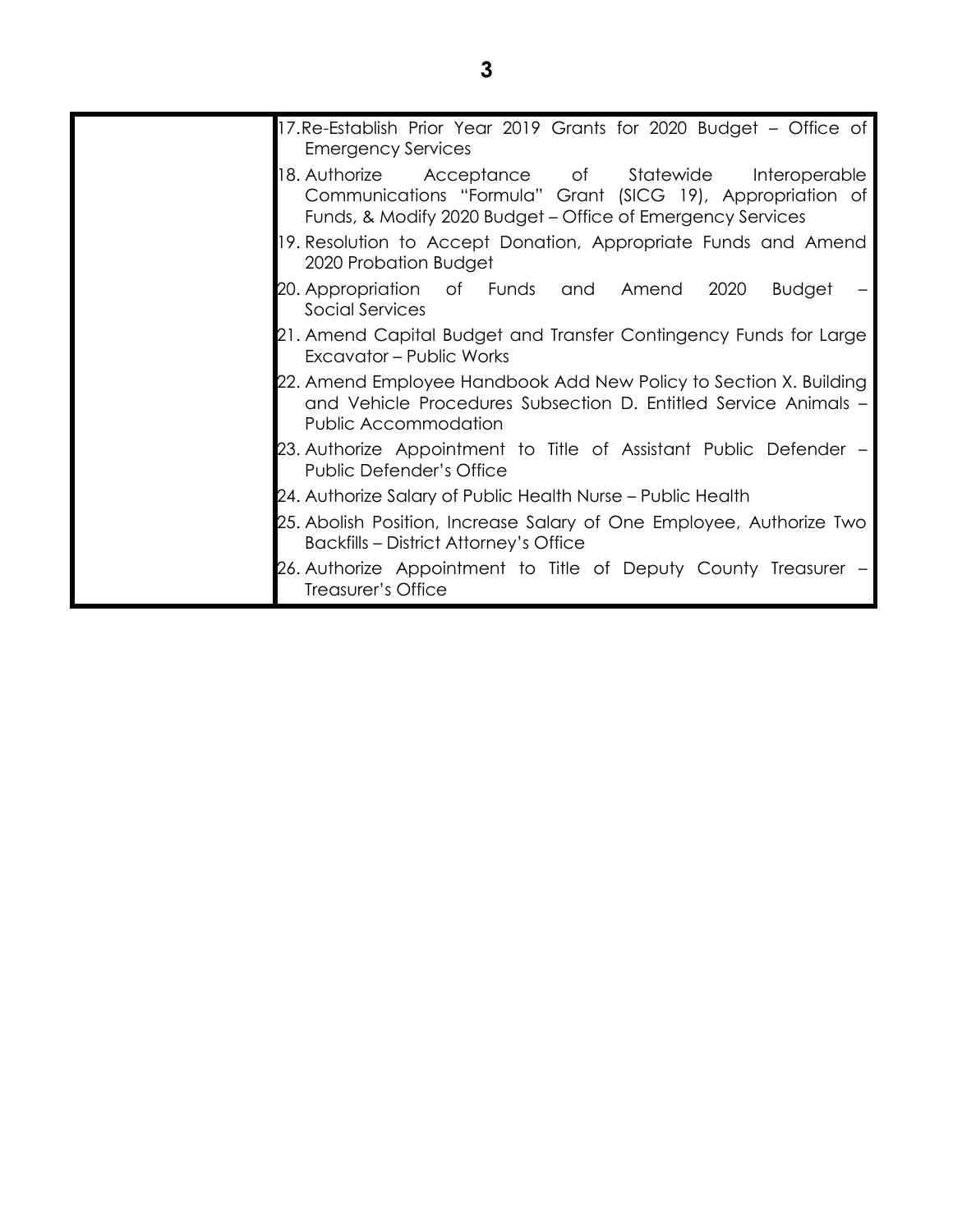# REFERRED TO: FINANCE COMMITTEE RESOLUTION NO. -20 RECOGNIZE RITA E. HOLLENBECK'S 31 YEARS OF DEDICATED SERVICE TO TIOGA COUNTY

WHEREAS: Rita E. Hollenbeck began her career with the Tioga County Department of Social Services as a Principal Account Clerk in September 1988. Rita was promoted to Supervising Principal Account Clerk in January 1992 and then to Accounting Supervisor Grade B in January 1997. After 26 years of dedicated service at the Department of Social Services, Rita joined the Treasurer's Office in July 2014 as the Chief Accountant and County Budget Officer; and

WHEREAS: In 2014 the County undertook a major upgrade to the County's financial system and Rita was very instrumental in implementing the new financial system from Tyler Technologies (Munis), which went live in 2015. This was a tedious project and took many hours of time, which involved early mornings, late nights and weekends to see the implementation through; and

WHEREAS: Rita was instrumental in assisting the Treasurer in producing clean financial audits yearly, while pursuing FEMA reimbursements on 55 flood projects; and

WHEREAS: Rita has worked closely with all the Departments in Tioga County to assist with their accounting and budgetary needs; and

WHEREAS: Rita E. Hollenbeck has been a dedicated and loyal employee in the performance of her duties and responsibilities in the last 31 years thereby earning the respect of her colleagues and peers throughout Tioga County; and

WHEREAS: Rita E. Hollenbeck has shown the highest levels of reliability, trust, loyalty and competence in the performance of her duties; and

WHEREAS: Rita E. Hollenbeck will retire on February 1, 2020; therefore be it

RESOLVED:That the Tioga County Legislature, on its own behalf, as well as on behalf of the citizens of Tioga County, express sincere gratitude to Rita E. Hollenbeck for her 31 years of dedicated and loyal service to Tioga County and its citizens; and be it further

RESOLVED: That this resolution be spread upon the minutes of this meeting and a certified copy be presented to this loyal, dedicated and outstanding employee, Rita E. Hollenbeck.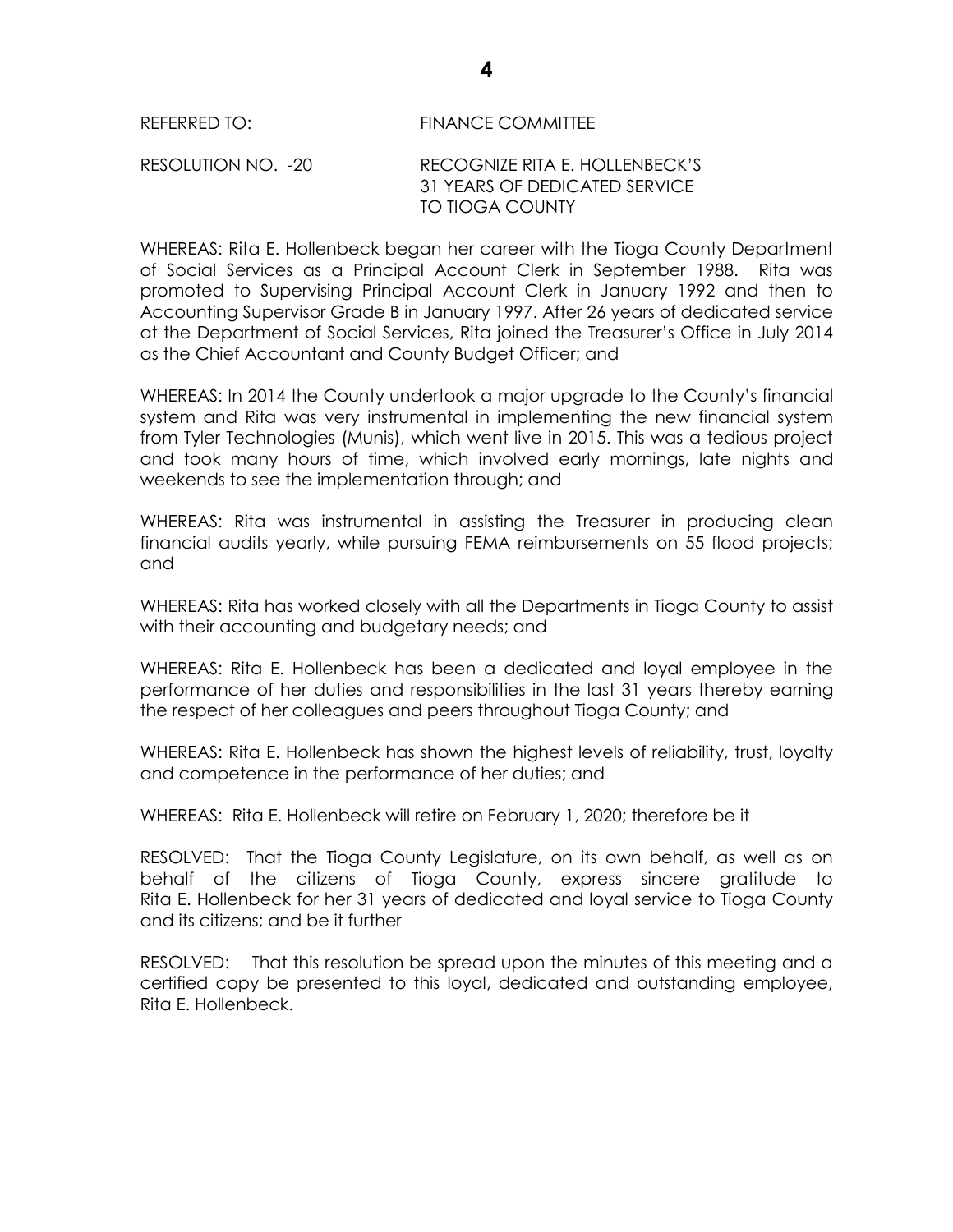RESOLUTION NO. -20 RECOGNIZE MARGARETA C. OLIN'S 20 YEARS OF DEDICATED SERVICE TO TIOGA COUNTY

WHEREAS: Margareta C. Olin began her career with the Tioga County Treasurer's Office as the Tax Roll Supervisor in August 1999. Margareta was appointed by Treasurer McFadden as the Deputy County Treasurer in June 2008, a position she has held for 12 years; and

WHEREAS: Margareta has worked closely with the State of New York Finance Office, as well as the Towns and Villages of Tioga County as both the Tax Roll Supervisor and the Deputy Treasurer; and

WHEREAS: Margareta has worked closely with all the Departments in Tioga County to assist with their financial needs; helping with both implementation and the on-going use of Munis, our current financial system, as well as monitoring the County's numerous financial accounts and State Aid collection; and

WHEREAS: Margareta has acted efficiently as the Treasurer's Office Chief Trouble-Shooter, Mandate Researcher, Treasury Manager, and Office Supervisor; and

WHEREAS: Margareta C. Olin has been a dedicated and loyal employee in the performance of her duties and responsibilities in the last 20 years thereby earning the respect of her colleagues and peers throughout Tioga County, as well as State and Local officials; and

WHEREAS: Margareta C. Olin has shown the highest levels of reliability, trust, loyalty and competence in the performance of her duties; and

WHEREAS: Margareta C. Olin will retire on February 29, 2020; therefore be it

RESOLVED: That the Tioga County Legislature, on its own behalf, as well as on behalf of the citizens of Tioga County, express sincere gratitude to Margareta C. Olin for her 20 years of dedicated and loyal service to Tioga County and its citizens; and be it further

RESOLVED: That this resolution be spread upon the minutes of this meeting and a certified copy be presented to this loyal, dedicated and outstanding employee, Margareta C. Olin.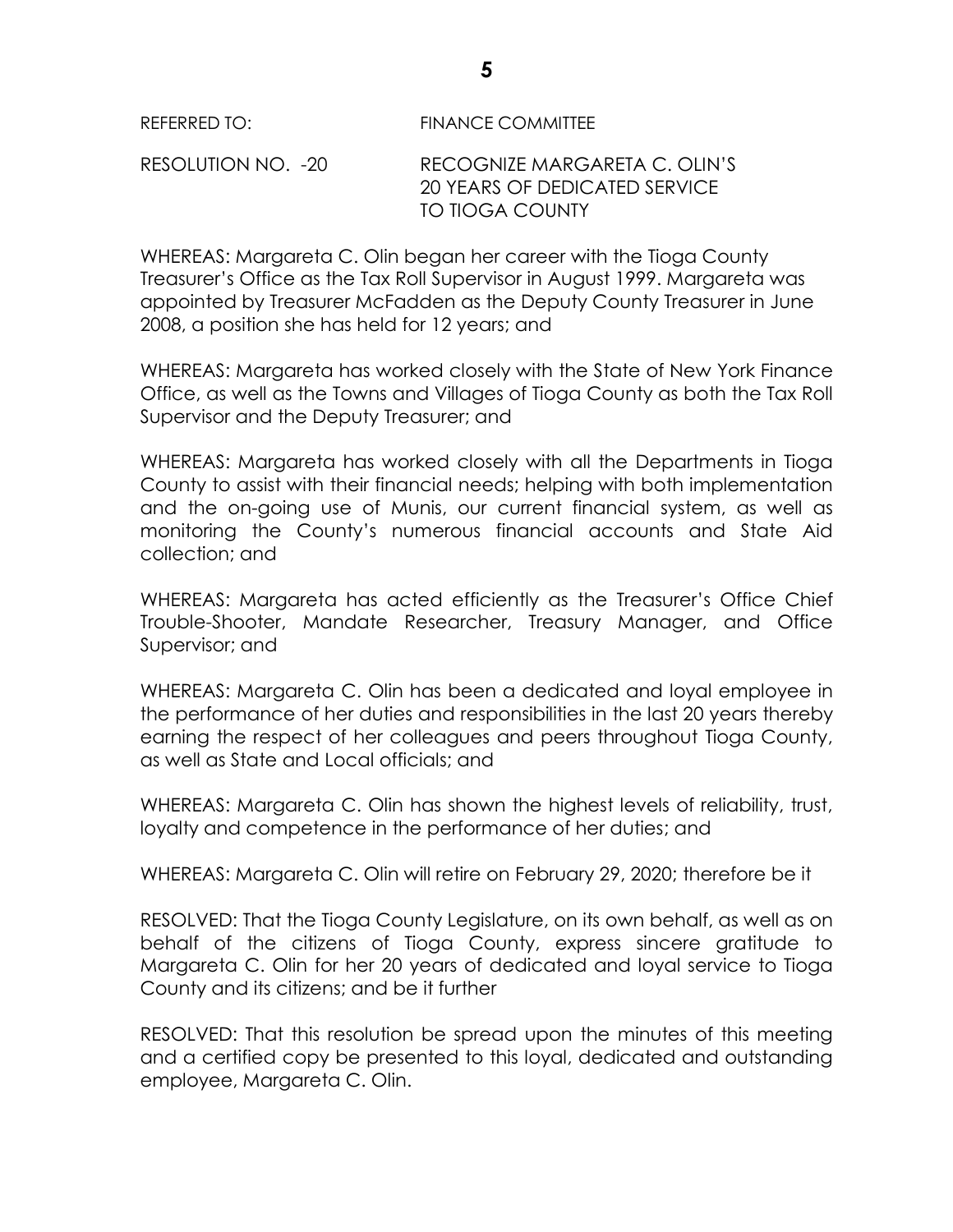## RESOLUTION NO. -20 RECOGNIZE CHARISSE R. CAMPBELL'S 20 YEARS OF DEDICATED SERVICE DEPARTMENT OF SOCIAL SERVICES

WHEREAS: Chari began her career with the Tioga County Department of Social Services as a Caseworker in February 1987. In September 2004, Chari was promoted to her current position as Case Supervisor, Grade B; and

WHEREAS: Charisse Campbell has been a dedicated and loyal employee in the performance of her duties; and

WHEREAS: Charisse Campbell has shown the highest levels of reliability, trust, loyalty and competence in the performance of her duties; and

WHEREAS: Charisse Campbell will retire on March 2, 2020; now therefore be it

RESOLVED: That the Tioga County Legislature, on its own behalf, as well as on behalf of the citizens of Tioga County, express sincere gratitude to Charisse Campbell for her twenty years of dedicated and loyal service to the Tioga County Department of Social Services and its most vulnerable citizens; and be it further

RESOLVED: That this resolution be spread upon the minutes of this meeting and a certified copy be presented to this loyal, dedicated and outstanding employee, Charisse R. Campbell.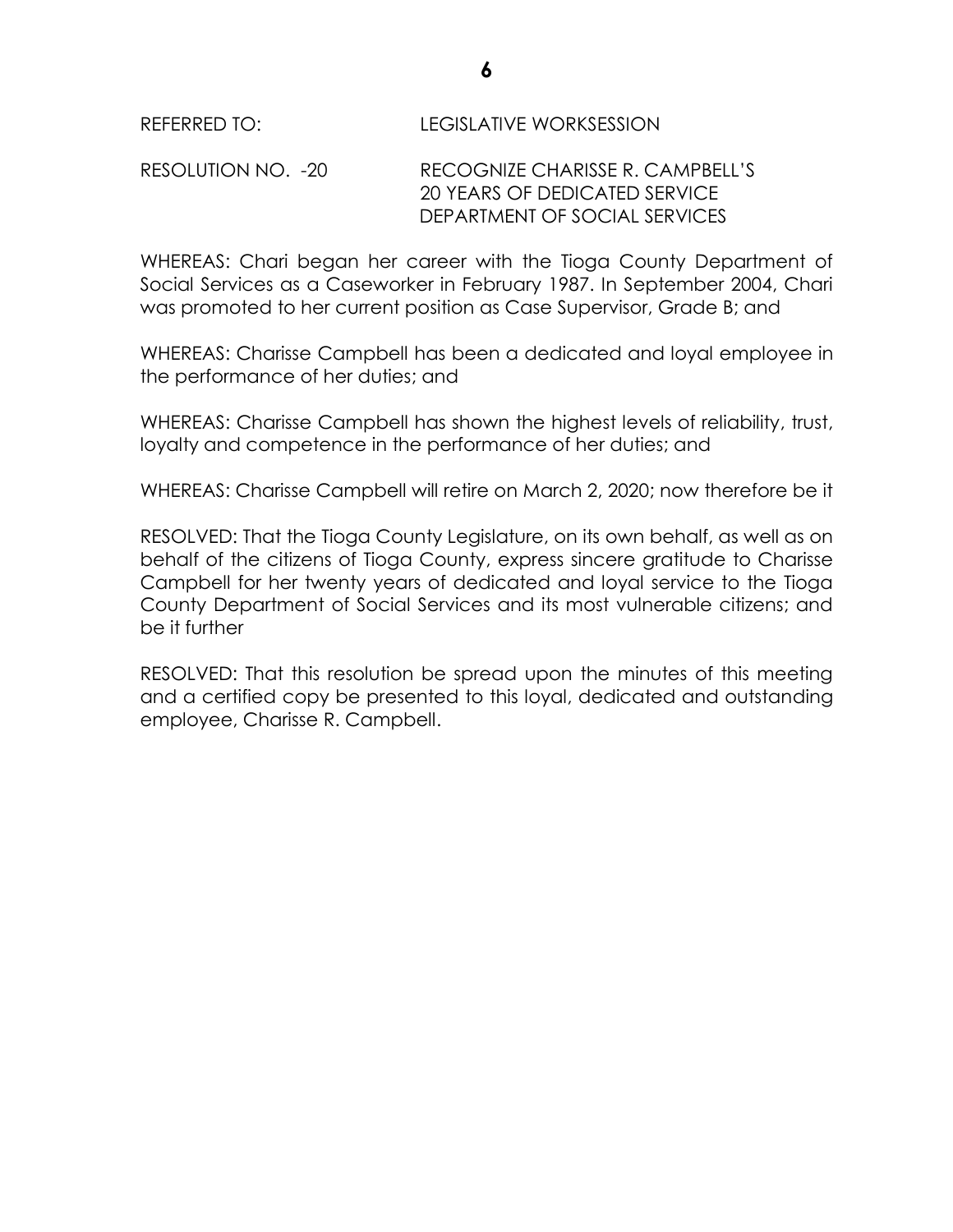#### **COUNTY OF TIOGA EXECUTIVE PROCLAMATION**

WHEREAS: Teen dating violence is a common problem faced by millions of teenagers in the United States every year. It can happen to any adolescent regardless of race, gender, religion, or sexual orientation; and

WHEREAS: Approximately 1 in 11 female and 1 in 15 male high school students report having been physically abused by an intimate partner in the last year, and 26% of women and 15% of men experience some form of dating abuse before the age of 18 and;

WHEREAS: Our local resource for intimate partner violence, A New Hope Center, served over 1,160 people in 2018 including teenagers; and

WHEREAS: The health implications of dating violence include, but are not limited to: drug use, eating disorders, risky sexual behavior, and suicidal ideation; and

WHEREAS: Adolescents in abusive relationships are likely to carry unhealthy patterns of abuse into adulthood and future relationships; and

WHEREAS: Tioga County Public Health encourages citizens to advocate for adolescents in unhealthy relationships and to be aware of the warning signs of teen dating abuse which include: physical violence, sexual violence, psychological aggression, and stalking; therefore

THE TIOGA COUNTY LEGISLATURE, County of Tioga, does hereby proclaim the month of February 2020 as:

# **TEEN DATING VIOLENCE AWARENESS AND PREVENTION MONTH IN TIOGA COUNTY**

and urges all caregivers and advocates to speak with the children in their life about teen dating violence and the signs of an unhealthy relationship.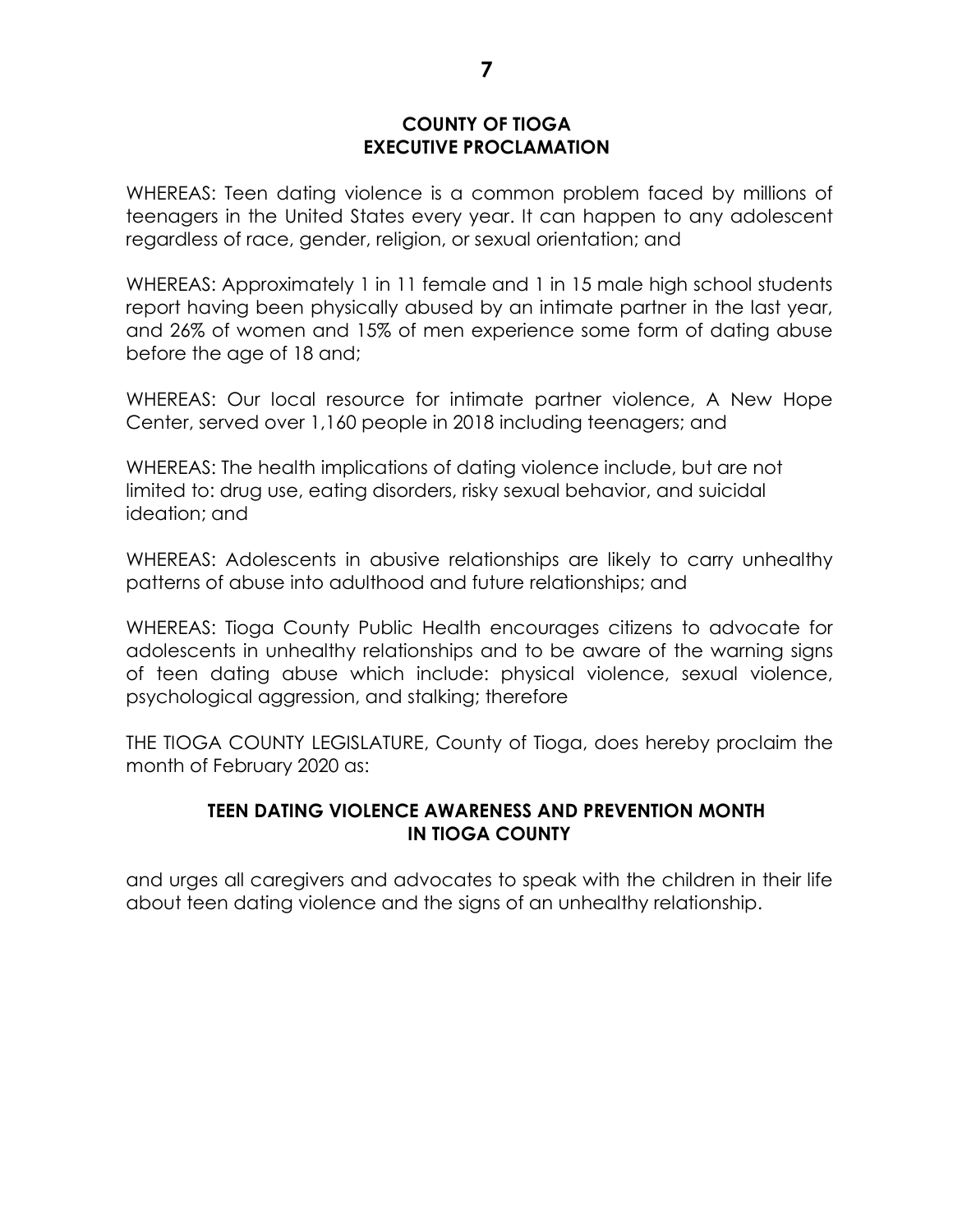#### **COUNTY OF TIOGA EXECUTIVE PROCLAMATION**

WHEREAS: March signifies a national celebration of the importance of food and agriculture in the United States as it provides almost everything we eat and use each day. This month we recognize and celebrate the diversity and abundance provided by New York's farms and our growing food and agricultural sector and the contributions of Tioga County's family farmers; and

WHEREAS: There are 33,400 farms in New York State and 6,900,000 acres of operated farmland; and

WHEREAS: The agricultural industry in New York State contributed more than \$5.4 billion in agricultural economy sales to the New York economy each year; and

WHEREAS: With farmland occupying nearly one quarter of New York State's land area, agriculture also promotes New Yorker's quality of life in other ways, including providing access to fresh, locally sourced food, preserving open space, and enhancing communities through farmer's markets and other such activities; and

WHEREAS: Recognizing the month of March as Agriculture Month in Tioga County provides the opportunity for all residents of Tioga County and New York to better appreciate agriculture's breadth and beauty, how food and fiber products are produced, and the role agriculture plays in providing safe, abundant, and affordable products; and

WHEREAS: Commemorating Agriculture Month will build awareness of the benefits of the agricultural industry in Tioga County and encourage young people to consider agriculture as a career; therefore

THE TIOGA COUNTY LEGISLATURE, County of Tioga, does hereby proclaim the month of March 2020 as:

# **AGRICULTURE MONTH**

and urges all New Yorkers to join in recognizing the importance of our food and agriculture industry, to thank a farmer for providing the food we eat, and to help celebrate every month with meals made from a variety of New York State products.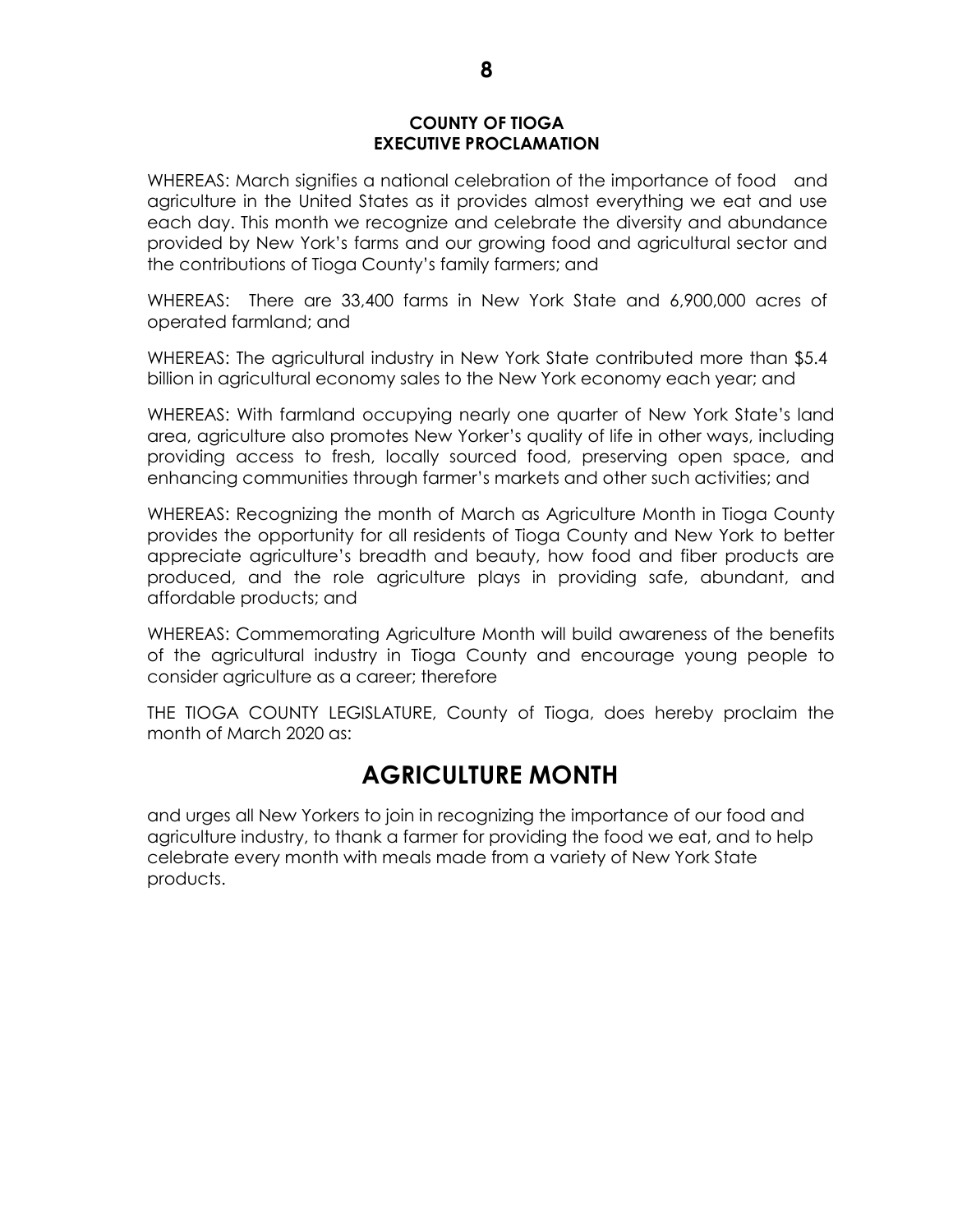# REFERRED TO: HEALTH & HUMAN SERVICES COMMITTEE LEGISLATIVE WORKSESSION

RESOLUTION NO. -20 SCHEDULE SECOND PUBLIC HEARING FOR NEW YORK STATE COMMUNITY DEVELOPMENT BLOCK GRANT

WHEREAS: Tioga County was awarded a Community Development Block Grant in 2017; and

WHEREAS: New York State Community Development Block Grant Program funds in the amount of \$300,000 were received and funded the replacement of the mobile dental trailer; and

WHEREAS: On June 24, 2019 Tioga County put into operation the new mobile dental unit in which to serve the dental needs of the community; and

WHEREAS: In compliance with the requirements of the Housing and Community Development Act of 1972, Tioga County seeks public input on the project Tioga Mobile Dental Services; therefore be it

RESOLVED: That the Tioga County Legislature will hold a public hearing for community input in regards to the current Community Development Block Grant project in the Edward D. Hubbard Auditorium of the Ronald E. Dougherty County Office Building, 56 Main Street, Owego, New York 13827 on Thursday, February 20, 2020 at 10:00 A.M. All persons desiring to present written or oral comments may do so at said time.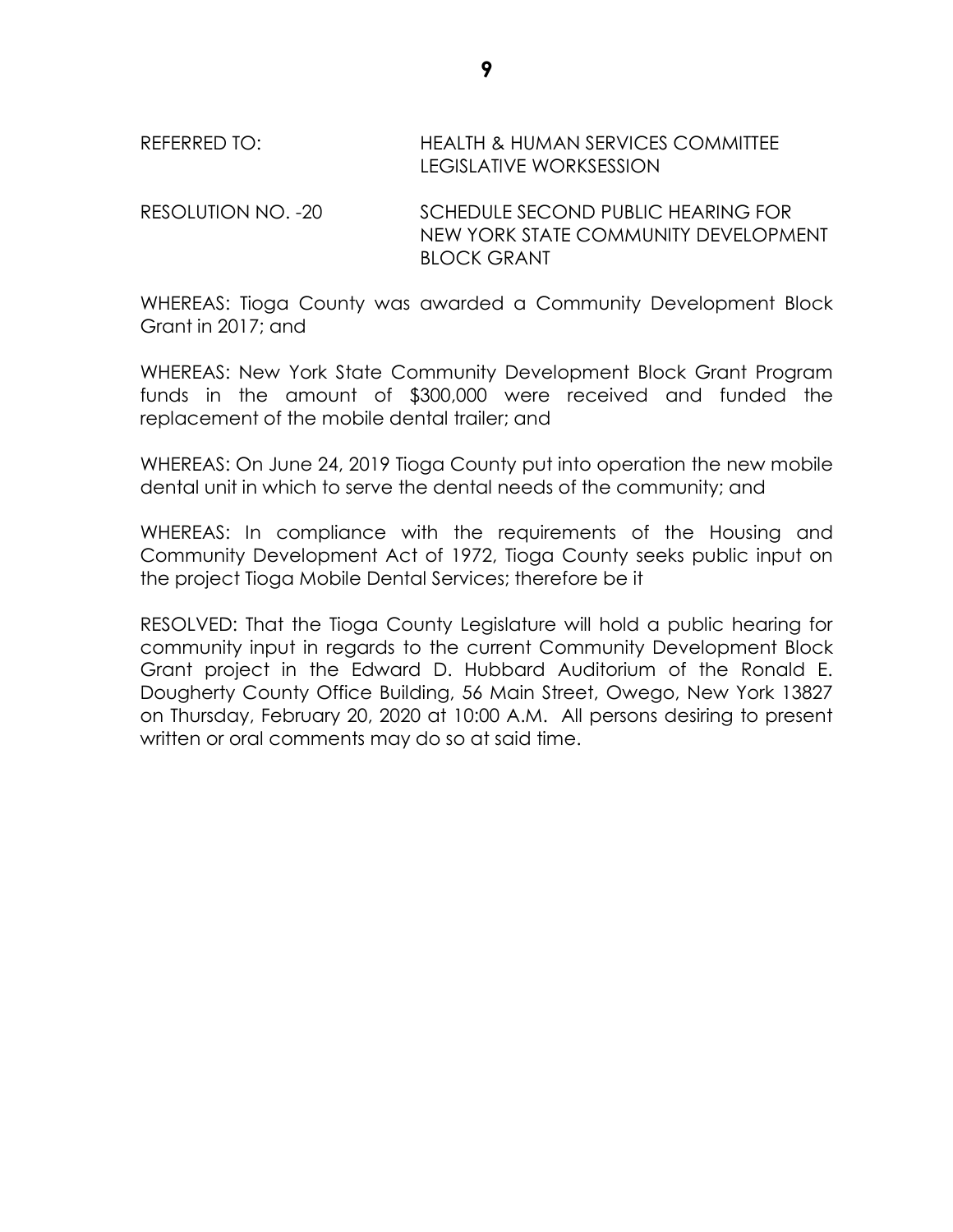#### RESOLUTION NO. -20 SET PUBLIC HEARING FOR 2020 ANNUAL AGRICULTURAL DISTRICT INCLUSIONS

WHEREAS: The Tioga County Legislature, as per resolution 296-03 designated January 2<sup>nd</sup> through January 31st as the official annual enrollment period for inclusion of viable agricultural properties in agricultural districts as required by §303-B of the NYS Agricultural and Markets Law 25-AA; and

WHEREAS: Tioga County Planning has received requests for inclusion of land in agricultural districts and said law requires that the Tioga County Legislature hold a public hearing before making a decision on inclusion of lands; therefore be it:

RESOLVED: That the Tioga County Legislature will hold a public hearing on requests of inclusion of viable agricultural land in agricultural districts received within the designated time period in 2020 on February 20, 2020 at 10:05 a.m. in the Legislative Conference Room of the Ronald E. Dougherty County Office Building, 56 Main Street, Owego, NY.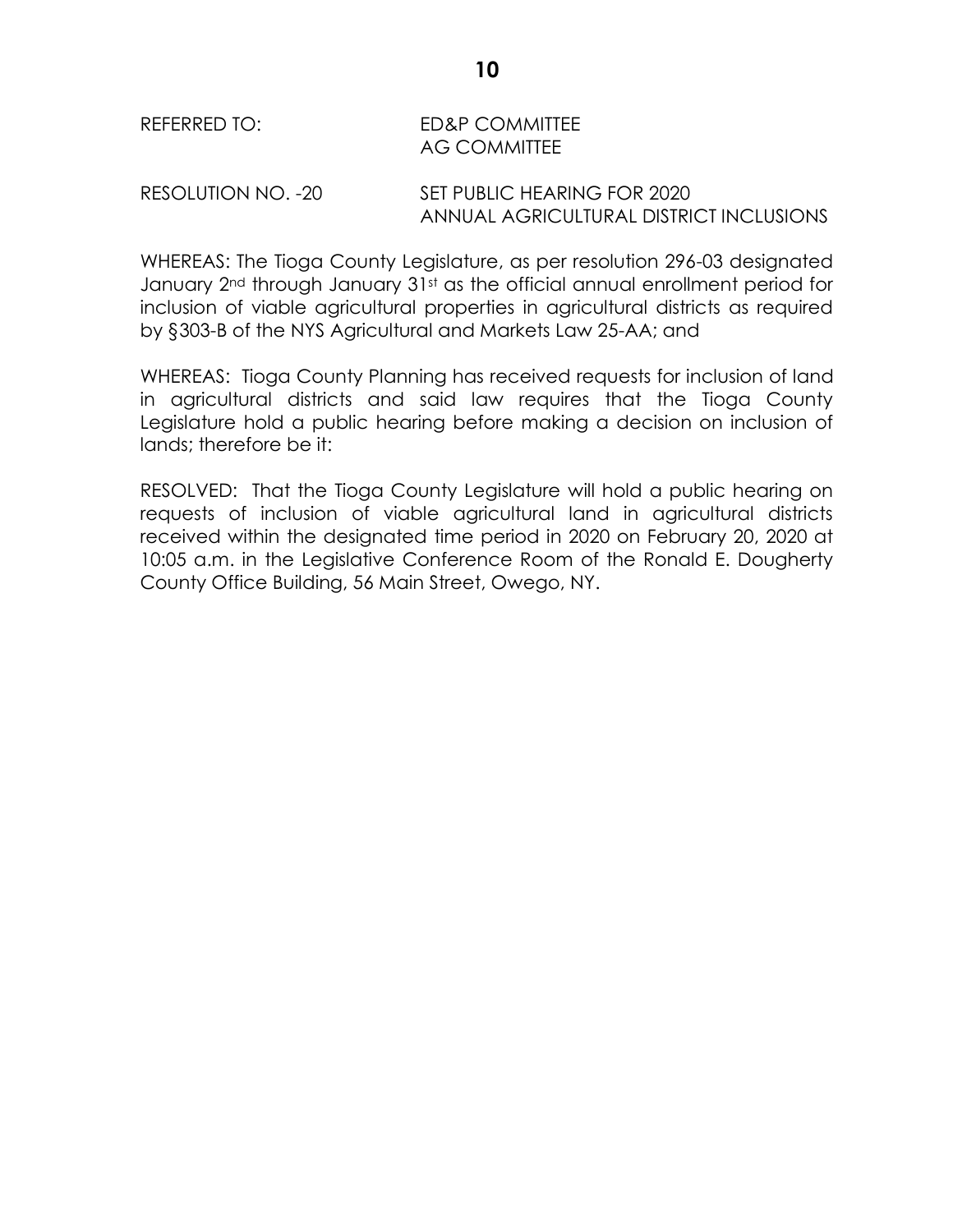#### REFERRED TO: ED&P COMMITTEE

#### RESOLUTION NO. -20 RECOMMEND MEMBERS TO THE SUSQUEHANNA HERITAGE AREA COMMISSION

WHEREAS: Per resolution 25-16, the Tioga County Legislature resolved that the Economic Development and Planning Committee recommend designees for the Municipal Representative and also the Advisory Board Member on the Susquehanna Heritage Area (SHA) Commission for the term of office of the County Legislative Chair who appoints said persons; and

WHEREAS: Currently Rebecca Maffei, Tioga County Tourism Director, and Abbey Hendrickson, Community Development Specialist of Economic Development and Planning, have been serving as the two (2) SHA Commission members; and

WHEREAS: Rebecca Maffei, Tioga County Tourism Director, and Abbey Hendrickson, Community Development Specialist of Economic Development and Planning, are willing to serve as the two (2) Commission members; therefore be it

RESOLVED: That the Economic Development and Planning Committee recommend Rebecca Maffei, the Tioga County Tourism Director, continue to serve as the Municipal Representative and Abbey Hendrickson, Community Development Specialist, continue to serve as the Advisory Board member on the Susquehanna Heritage Area Commission for the term of office of the County Legislative Chair who appoints said person.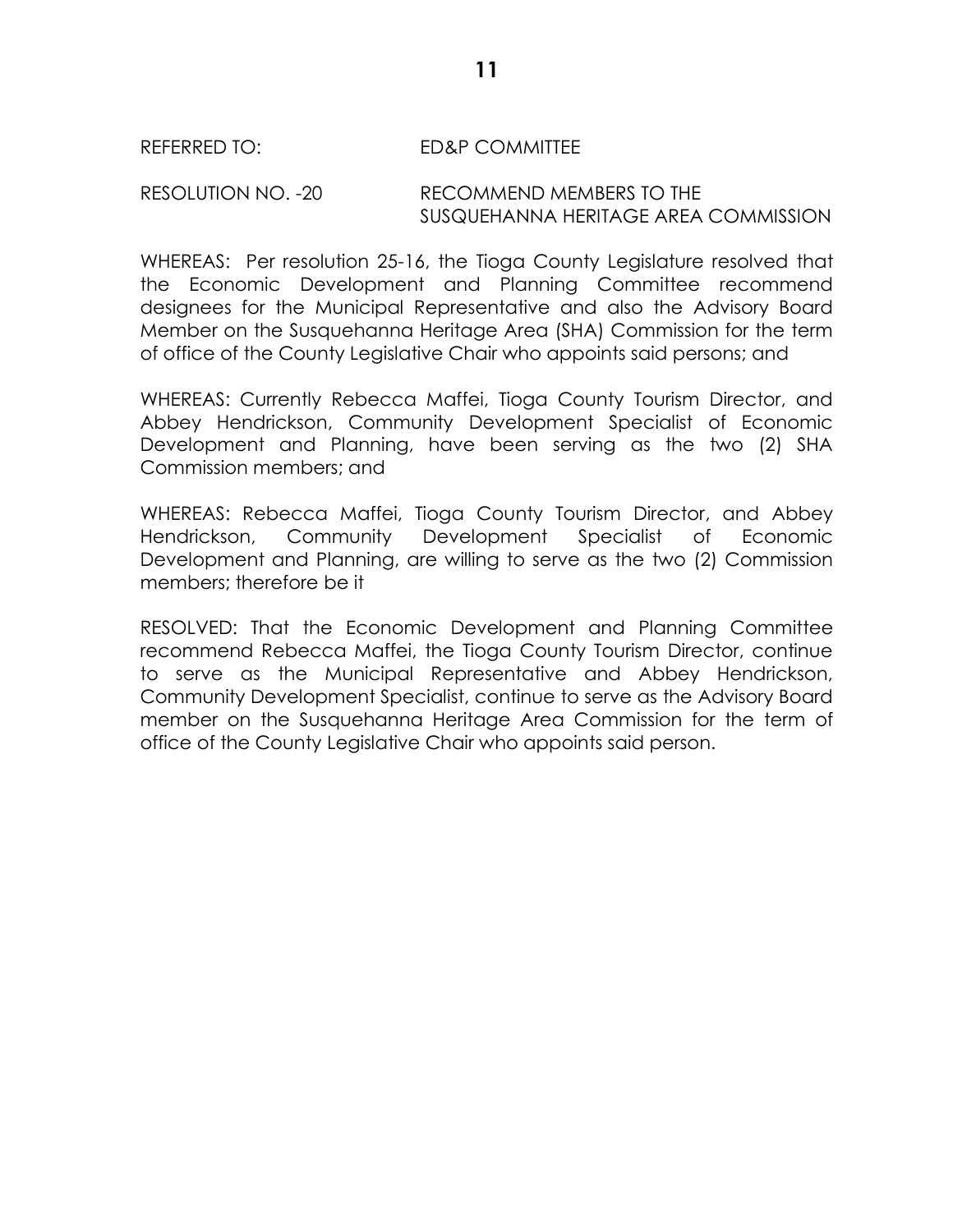#### REFERRED TO: FINANCE COMMITTEE

#### RESOLUTION NO. -20 ERRONEOUS ASSESSMENT TOWN OF SPENCER

WHEREAS: An application for Corrected Tax Roll for the year 2020 indicates that parcel #68.07-1-26.10, Account #115 in the Town of Spencer assessed to Alexander Skoromink on the 2020 tax roll of the Town of Spencer is erroneous in that the Village of Spencer returned Bill #281 Account #115 to the County Treasurer as unpaid; and

WHEREAS: The County Treasurer's Office relevied the returned 2019 Village Tax on to the 2020 Tax Roll of the Town of Spencer; and

WHEREAS: Alexander Skoromink contested his 2020 Town and County bill, claiming he had paid his Village taxes to the Village of Spencer Clerk; and

WHEREAS: Alexander Skoromink and the Village of Spencer Clerk provided sufficient proof, in the form of a Village paid record; be it therefore

RESOLVED: That a new tax bill be issued to Alexander Skoromink as follows:

|                  | Original Bill # | Corrected Bill # |
|------------------|-----------------|------------------|
| County           | 920.27          | 920.27           |
| Recycle          | 52.85           | 52.85            |
| <b>Town Wide</b> | 332.75          | 332.75           |
| Return Village   | 364.57          | 0.0C             |
| <b>Total</b>     | 1,670.44        | 1,305.87         |

And be it further

RESOLVED: That the erroneous returned village tax of \$340.72 be charged back to the Village of Spencer; and it be further

RESOLVED: That the erroneous County Penalty of \$23.85 be charged back to the proper account in the records of the County Treasurer.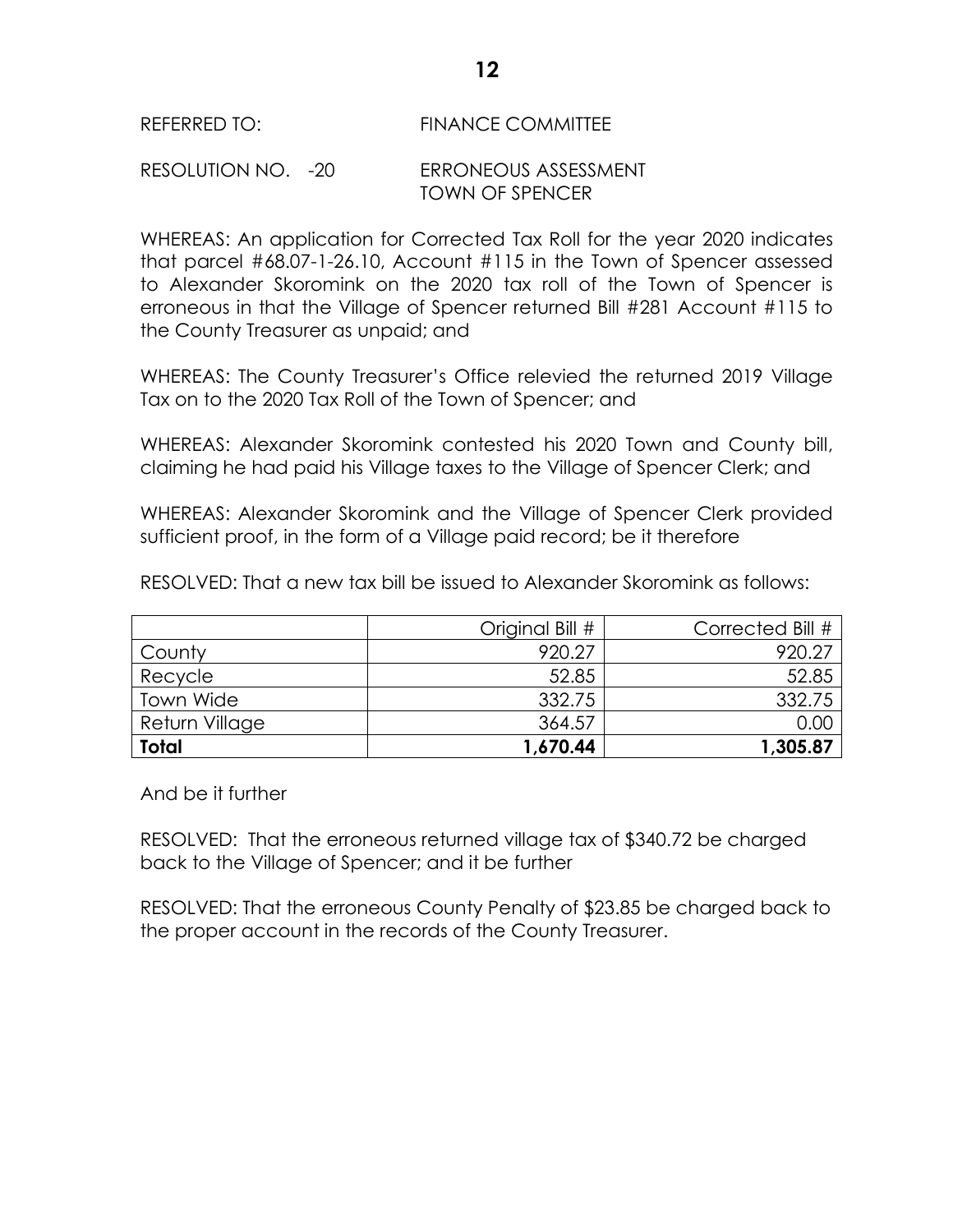## REFERRED TO: ADMINISTRATIVE SERVICES COMMITTEE

#### RESOLUTION NO. –20 AUTHORIZE COUNTY CLERK CONVEYANCE NOTICE FEE

WHEREAS: NYS legislation has passed a law amending Real Property Law §291 to require that the County Clerk mail a written notice to the owner of record of a conveyance recorded in the Clerk's Office; and

WHEREAS: The law states that the clerk of the county is entitled to charge a reasonable fee to cover the cost of mailing; and

WHEREAS: In order to keep the fee charged consistent across the State, the New York State Association of County Clerks agree to recommend that the reasonable fee be charged at \$10.00 for the notice for each recording of a conveyance; now therefore be it

RESOLVED: That the County Clerk is authorized to charge the party seeking to record such conveyance a fee of \$10.00 to cover the cost of mailing a notice of such conveyance.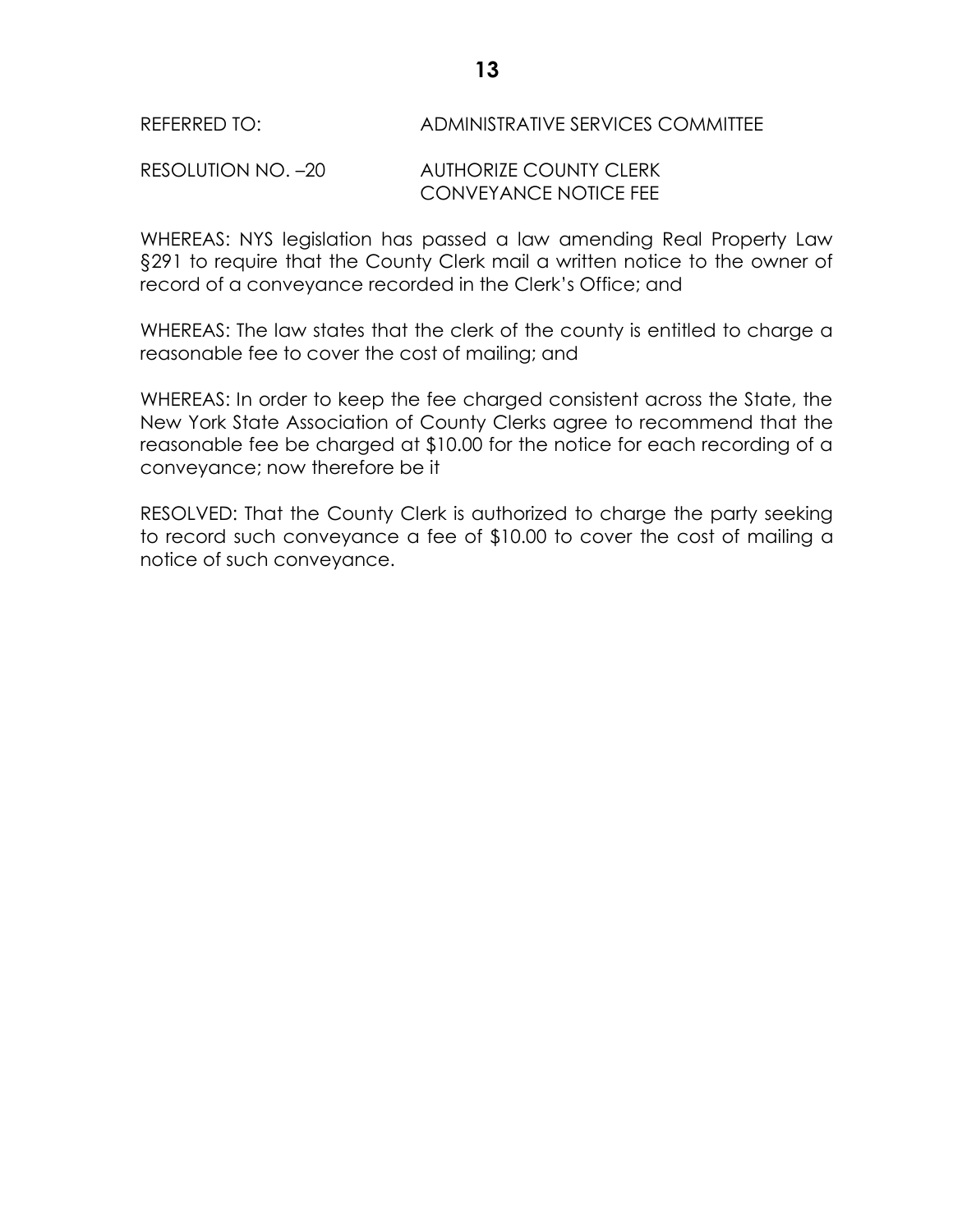REFERRED TO: PUBLIC WORKS

RESOLUTION NO. -20 AWARD CONSTRUCTION HALSEY VALLEY ROAD OVER TRIBUTARY TO PIPE CREEK

WHEREAS: Halsey Valley Road Bridge is a bridge that needs repair; and

WHEREAS: Funding is available for the repair of Halsey Valley Road Bridge; and

WHEREAS: The Commissioner of Public Works received sealed bids on January 29, 2020 and the bids came in as follows:

| Silverline Construction           | \$940,594.00   |
|-----------------------------------|----------------|
| Economy Paving                    | \$1,009,650.90 |
| Procon Contracting, LLC           | \$1,034,000.00 |
| R. DeVincentis Construction, Inc. | \$1,050,000.00 |
| G. DeVincentis & Son Construction | \$1,249,000.00 |

and

WHEREAS: Hunt Engineers has completed the review of the bids and finds the low bidder Silverline Construction, Burdett, NY meets all of the qualifications of the bid specifications; therefore be it

RESOLVED: That the Tioga County Legislature authorize awarding the bid to Silverline Construction, Burdett, NY not to exceed \$940,594.00 to be paid out of the following account:

H5110.540002.H1905 – Halsey Valley Road Bridge \$940,594.00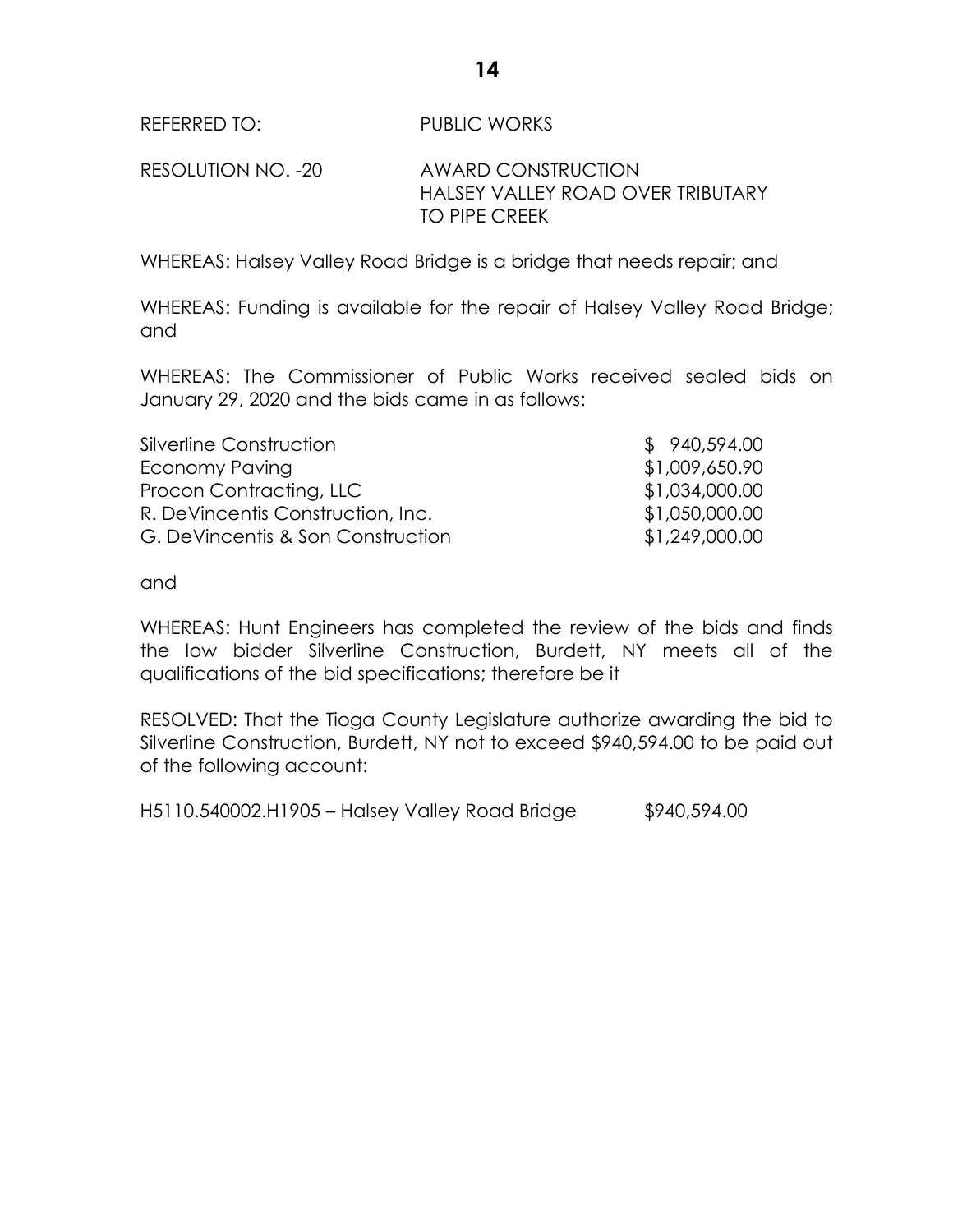REFERRED TO: ED&P COMMITTEE

RESOLUTION NO. -20 AUTHORIZING LEGISLATIVE CHAIR SIGNATURE ON LSE PERSEUS LLC AND LSE PISCES LLC PAYMENT IN LIEU OF TAX AGREEMENTS

WHEREAS: LSE Perseus, LLC and LSE Pisces, LLC have submitted Notices of Intent to the Town of Nichols that they plan to build and operate "Solar Energy Systems" with an expected total capacity of approximately 4.0 Megawatts AC (Perseus) and 3.8 Megawatts AC (Pisces); and

WHEREAS: The project locations are 260 Hunt Creek Road, Town of Nichols, County of Tioga, State of New York (Perseus) and Smith Creek Road, Town of Nichols, County of Tioga, State of New York (Pisces); and

WHEREAS: The Taxing Jurisdiction is defined as the Town of Nichols, the Owego-Apalachin Central School District and the County of Tioga; and

WHEREAS: The Taxing Jurisdiction has not opted out of Real Property Tax Law (RPTL) Section 487; and

WHEREAS: The Taxing Jurisdiction has indicated its intent to require Payment in Lieu of Tax (PILOT) Agreements with LSE Perseus, LLC and LSE Pisces, LLC; and

WHEREAS: Pursuant to RPTL 487, the Taxing Jurisdiction has agreed to place the projects as exempt upon the assessment rolls of the Taxing Jurisdiction; and

WHEREAS: LSE Perseus, LLC and LSE Pisces, LLC have agreed to make annual lump sum payments to the Taxing Jurisdiction in lieu of real property taxes for a period of fifteen (15) consecutive fiscal tax years; and

WHEREAS: Such fifteen (15) year term shall commence on the first taxable status date selected by LSE Perseus, LLC and LSE Pisces, LLC following the commencement of the construction of the projects, and shall end by the fifteenth fiscal year following; and

WHEREAS: The first annual payment shall be in the aggregate amount of \$3,500 per built out Megawatt AC of capacity, and thereafter annual payments shall escalate by one and one half (1.5 %) percent per year; and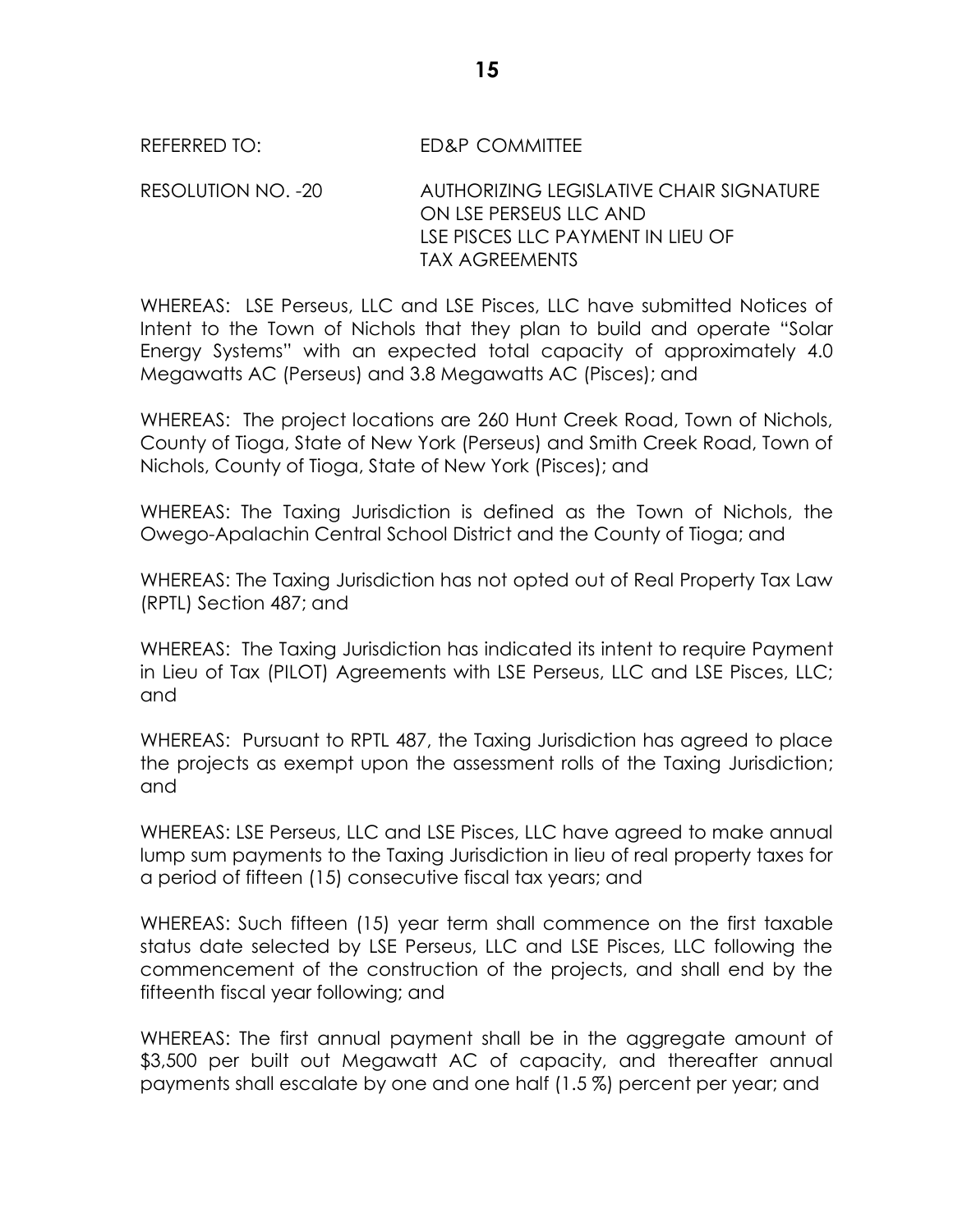WHEREAS: The annual payments for the Taxing Jurisdiction shall be made payable to the Town of Nichols and mailed to the Town of Nichols and are due no later than January 15<sup>th</sup> of each year; and

WHEREAS: The Town of Nichols shall be responsible for distributing the annual payments to the Owego-Apalachin Central School District and the County of Tioga; and

WHEREAS: County of Tioga has agreed that payments shall be disbursed to the County in the amount not less than thirty three percent (33%) of the lump sum payment; therefore be it

RESOLVED: That the Tioga County Legislature agrees to authorize the Legislative Chair to sign the revised Payment in Lieu of Tax Agreements between LSE Perseus, LLC and LSE Pisces, LLC, the Town of Nichols, Owego-Apalachin School District and Tioga County reflecting not less than thirtythree percent (33%) of annual lump sum payment to the County of Tioga.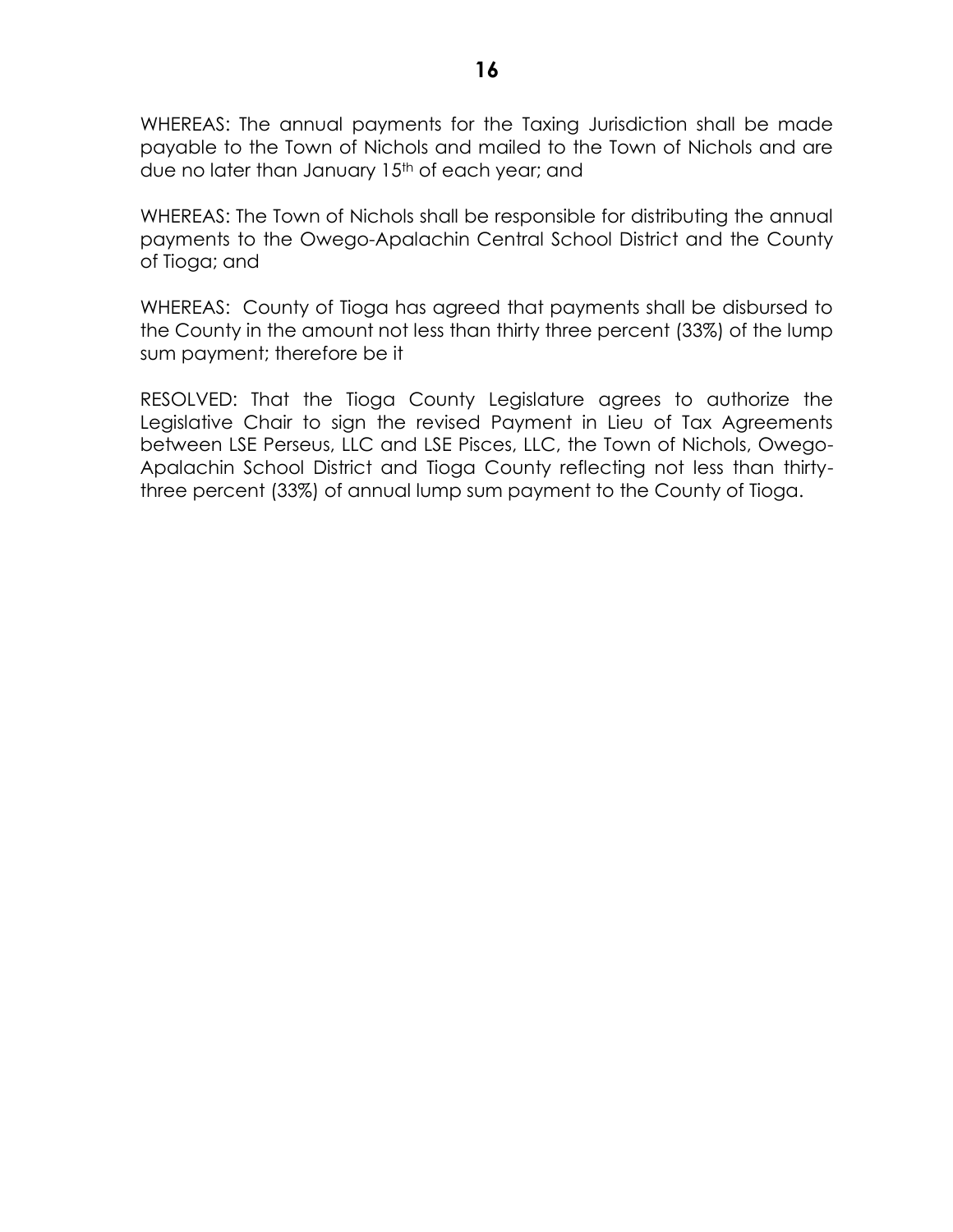# RESOLUTION NO. -20 AUTHORIZING LEGISLATIVE CHAIR SIGNATURE ON NY NEWARK VALLEY I, LLC PAYMENT IN LIEU OF TAX AGREEMENT

WHEREAS: NY Newark Valley I, LLC has submitted a Notice of Intent to the Town of Candor that they plan to build and operate a "Solar Energy System" with an expected total capacity of approximately 5.0 Megawatts AC; and

WHEREAS: The project location is 2453 West Creek Road, Town of Candor, County of Tioga, State of New York; and

WHEREAS: The Taxing Jurisdiction is defined as the Town of Candor, and the County of Tioga; and

WHEREAS: The Taxing Jurisdiction has not opted out of Real Property Tax Law (RPTL) Section 487; and

WHEREAS: The Taxing Jurisdiction has indicated its intent to require a Payment in Lieu of Tax (PILOT) Agreement with NY Newark Valley I, LLC; and

WHEREAS: Pursuant to RPTL 487, the Taxing Jurisdiction has agreed to place the projects as exempt upon the assessment rolls of the Taxing Jurisdiction; and

WHEREAS: NY Newark Valley I, LLC has agreed to make an annual lump sum payment to the Taxing Jurisdiction in lieu of real property taxes for a period of fifteen (15) consecutive fiscal tax years; and

WHEREAS: Such fifteen (15) year term shall commence on the first taxable status date selected by NY Newark Valley I, LLC following the commencement of the construction of the projects, and shall end by the fifteenth fiscal year following; and

WHEREAS: The first annual payment shall be in the aggregate amount of \$2,000 per built out Megawatt AC of capacity, and thereafter annual payments shall escalate by two (2.0 %) percent per year; and

WHEREAS: The annual payments for the Taxing Jurisdiction shall be made payable to the Town of Candor and mailed to the Town of Candor and are due no later than January 31st of each year; and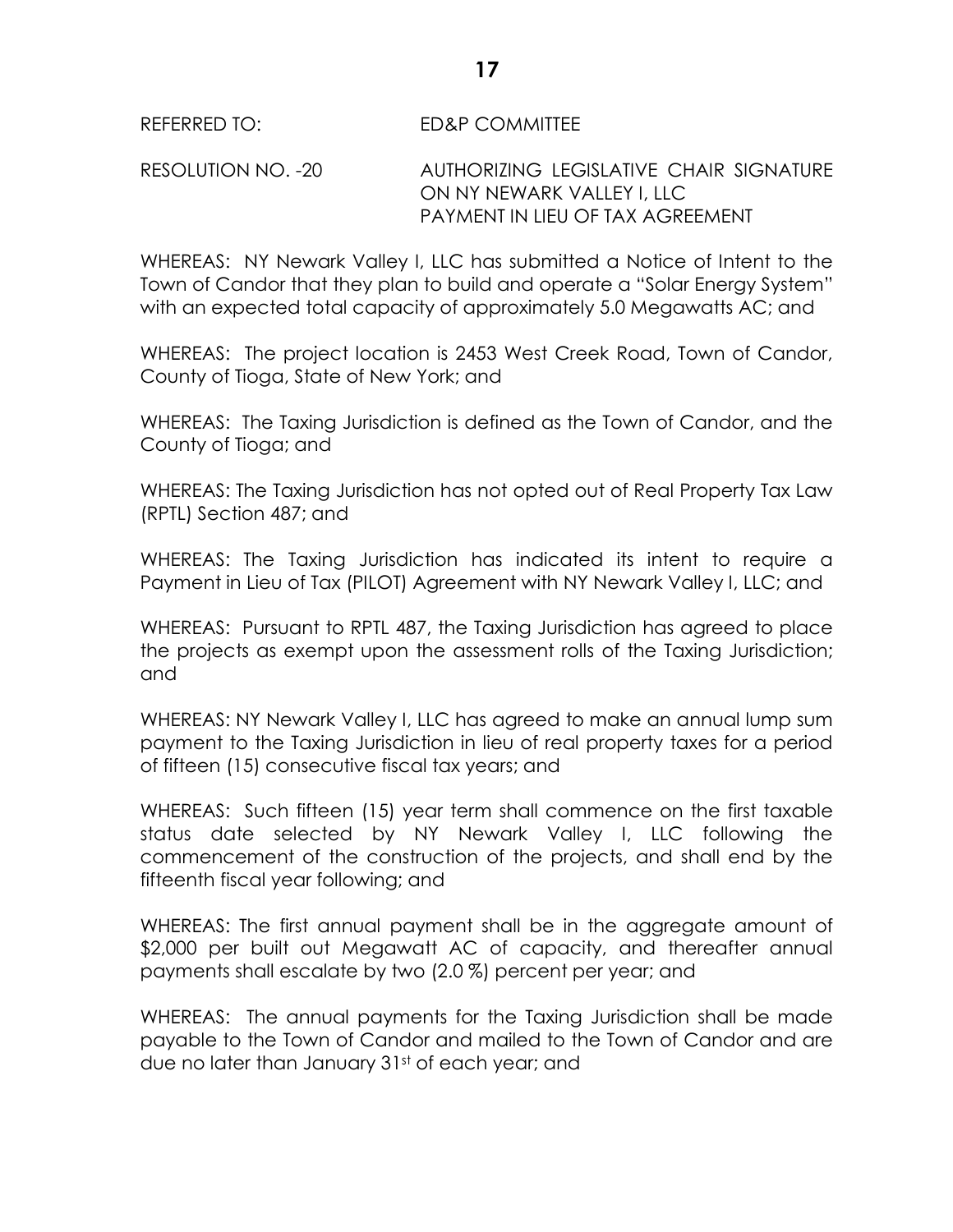WHEREAS: The Town of Candor shall be responsible for distributing the annual payments to County of Tioga; and

WHEREAS: The Taxing Jurisdiction has agreed that said payments shall be disbursed to the Town of Candor in the amount of fifty percent (50%) of the lump sum payment, and to County of Tioga in the amount of fifty percent (50%) of the lump sum payment; therefore be it

RESOLVED: That the Tioga County Legislature agrees to authorize the Legislative Chair to sign the Payment in Lieu of Tax Agreements between NY Newark Valley I, LLC, the Town of Candor, and Tioga County.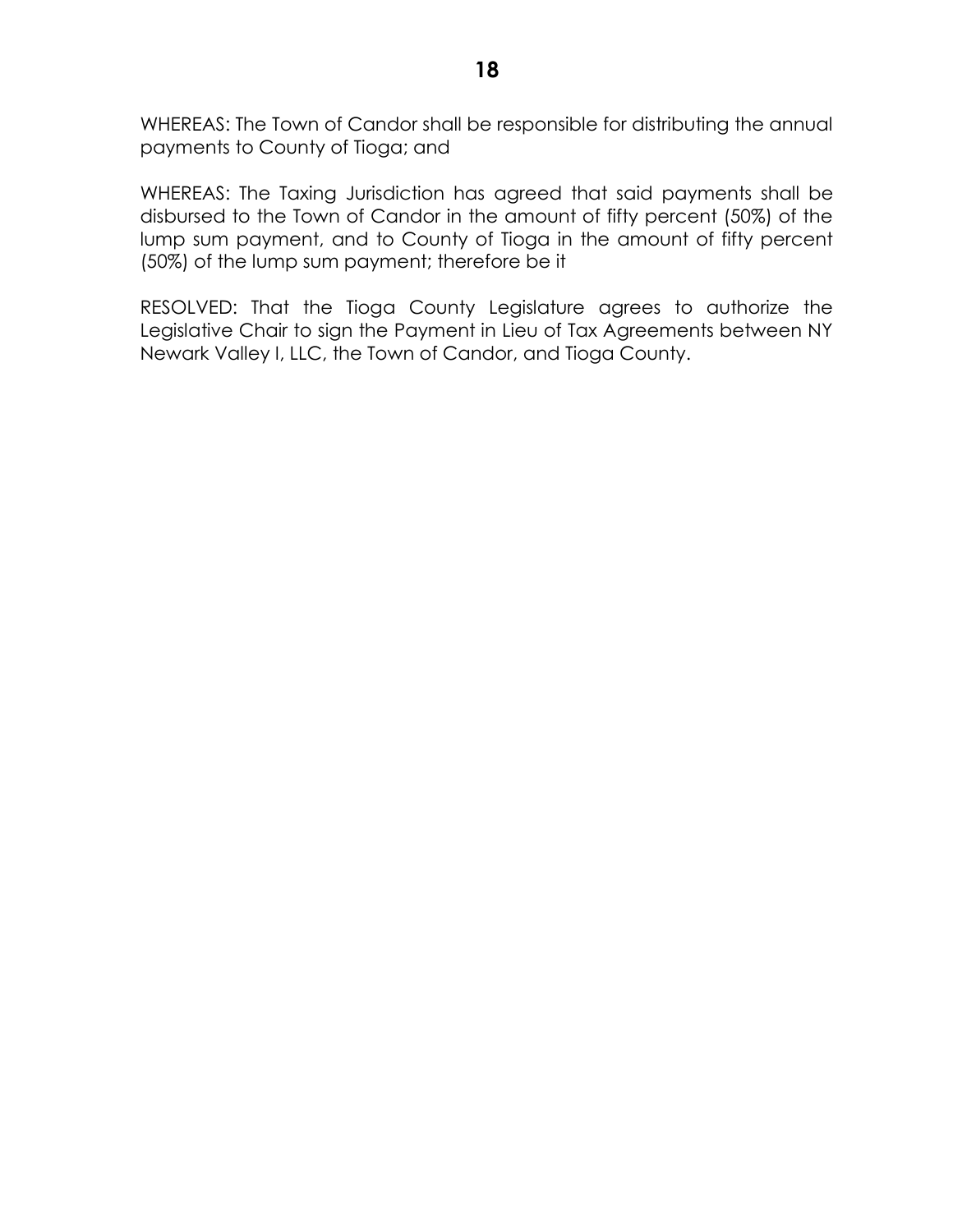REFERRED TO: ED&P COMMITTEE INFORMATION TECHNOLOGY COMMITTEE

RESOLUTION NO. -20 AUTHORIZING LEGISLATIVE CHAIR SIGNATURE ON SOUTHERN TIER BROADBAND COALITION INTER-MUNICIPAL AGREEMENT

WHEREAS: Southern Tier Broadband Coalition (the "Coalition") is a partnership between Tioga, Schuyler, Steuben and Yates Counties created for the purpose of making regional, unified decisions to meet rural broadband needs; and

WHEREAS: The Coalition is desirous of contracting with a consultant for the purposes of obtaining a feasibility study to address insufficient access to broadband services primarily in rural areas and to present options to serve the unserved or underserved areas of the region with ultra-high broadband services; and

WHEREAS: The Coalition is desirous of authorizing Southern Tier Network (STN) to serve as the Distribution Utility that will retain and lead the work of the consultant to deliver the feasibility study on behalf of the Coalition; and

WHEREAS: STN has obtained a quote from a consultant to perform the feasibility study; and

WHEREAS: STN has agreed to provide 50%, up to a maximum of \$196,000, of the cost of the feasibility study; and

WHEREAS: The Tioga County portion of the feasibility study will be \$72,978, not to exceed \$80,000; and

WHEREAS: The Tioga County Industrial Development Agency (TCIDA) passed a resolution at their January 8, 2020 meeting to authorize the payment of the Tioga County portion of the feasibility study; and

WHEREAS: Tioga County and the TCIDA shall enter into a written Sub-Agreement stipulating that the TCIDA will be responsible for the Tioga County portion of the feasibility study, therefore be it

RESOLVED: That the Tioga County Legislature agrees to authorize the Legislative Chair to sign the Southern Tier Broadband Coalition Inter-Municipal Agreement between Tioga, Schuyler, Steuben and Yates Counties upon approval of the County Attorney.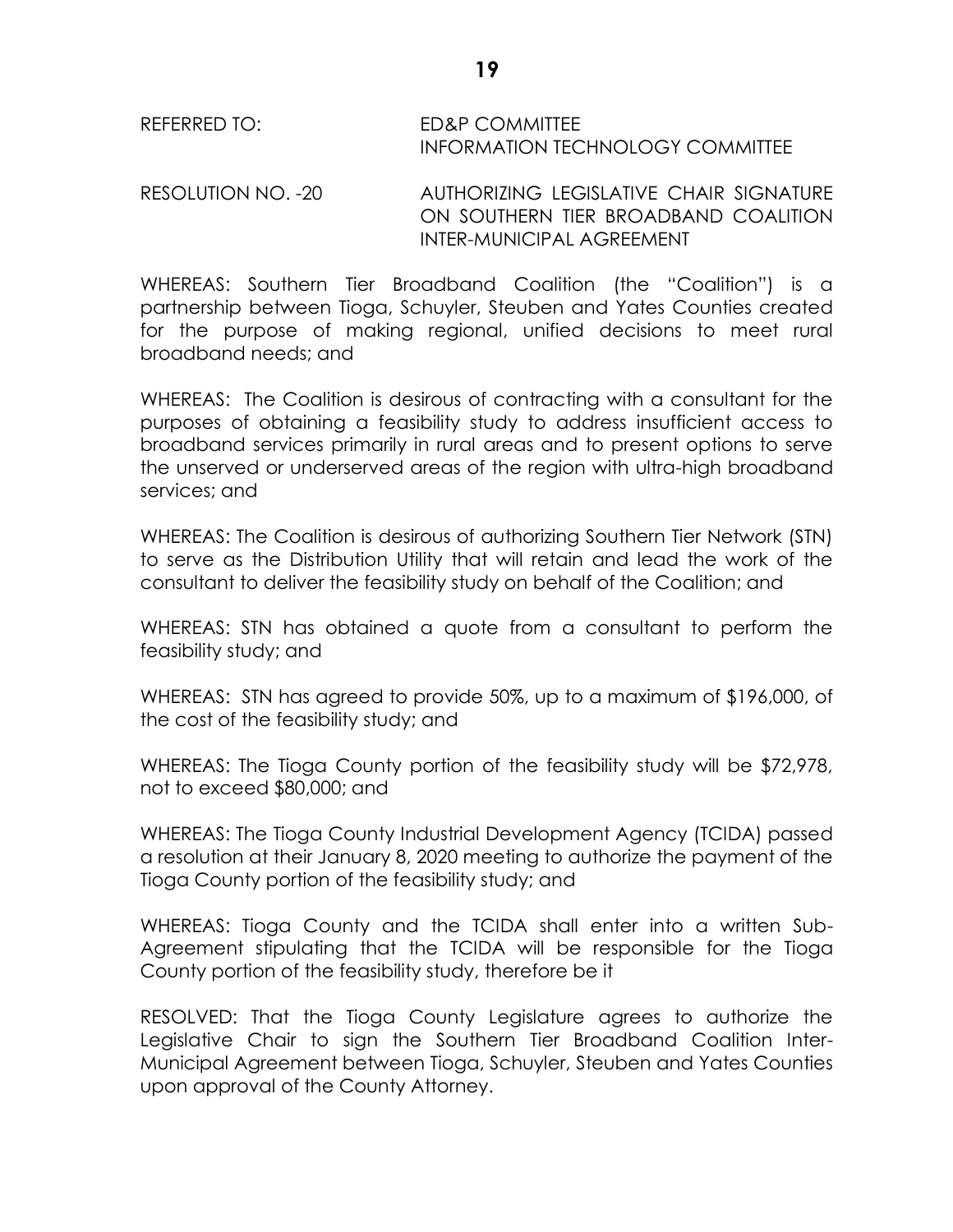RESOLUTION NO. -20 AUTHORIZE CHAIR OF LEGISLATURE TO SIGN APPLICATION FOR GRANT FUNDS DEPARTMENT OF SOCIAL SERVICES

WHEREAS: Tioga County is submitting a request for grant funds to the NYSDOT, pursuant to Section 5311, Title 49 United States Code, for a project to provide Mobility Management Services for Tioga, Broome, Chenango, Delaware and Otsego Counties through an agreement with Rural Health Network of South Central New York for the 2020-2022 fiscal years and has committed the local share; and

WHEREAS: Tioga County and the State of New York have entered a continuing agreement which authorizes the undertaking of the project(s) and reimbursement of the Federal and applicable State Shares; and

WHEREAS: Tioga County is contracting with a third-party subcontractor for the project(s) described above; therefore be it

RESOLVED: That the Chair of the Legislature is authorized to act on behalf of Tioga County to sign the application and progress and complete the above-named project(s); and be it further

RESOLVED: That the Chair of the Legislature is authorized to sign any contracts or agreements between Tioga County and any third-party subcontractor necessary to complete the public transportation project(s), subject to the approval of the County Attorney.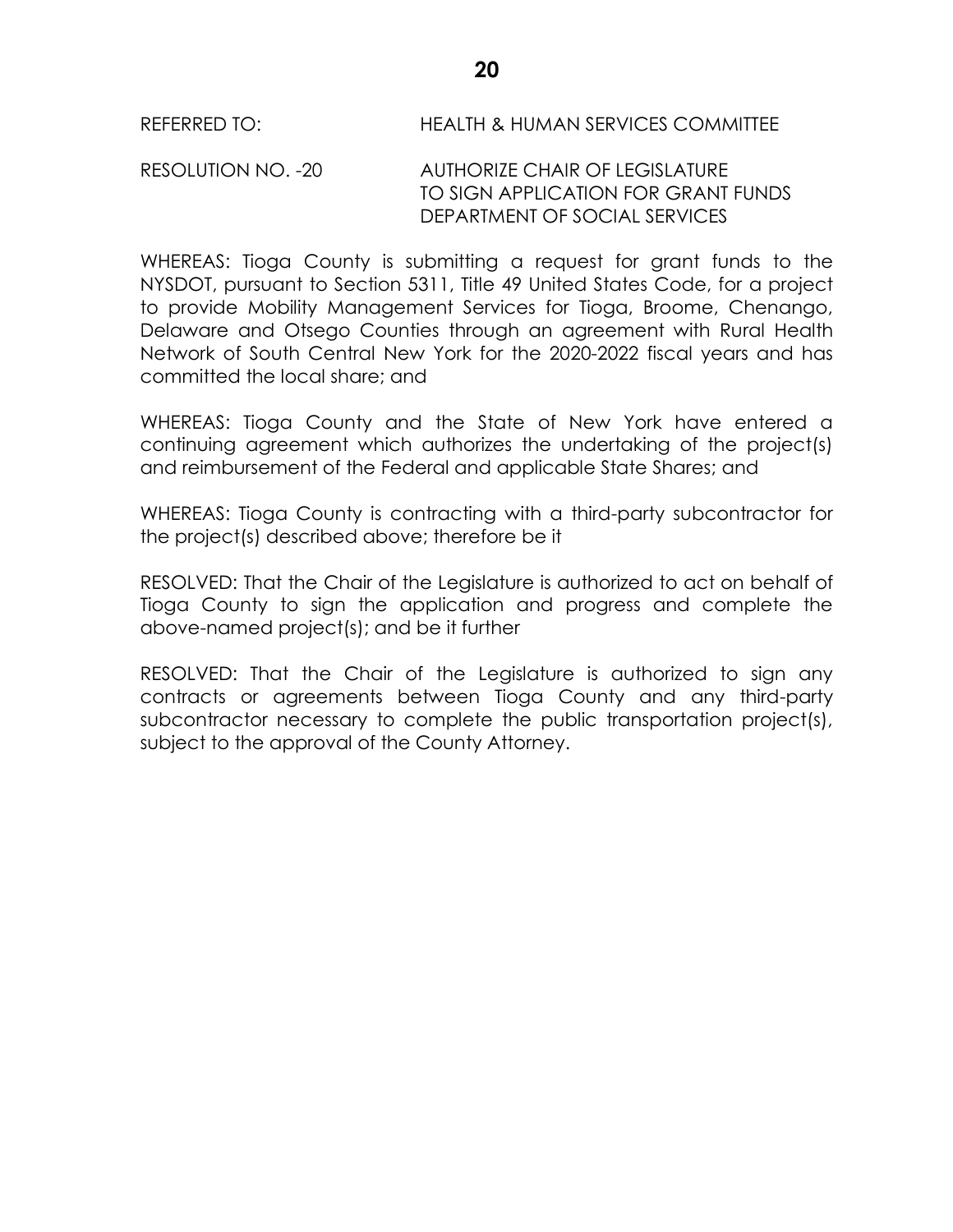#### REFERRED TO: PUBLIC WORKS COMMITTEE

#### RESOLUTION NO. -20 FILING OF AN APPLICATION FOR STATE GRANT FROM DEC HOUSEHOLD HAZARDOUS WASTE (HHW) PROGRAM

WHEREAS: The State of New York announced a grant from the DEC Household Hazardous Waste (HHW) program to assist counties and local governments with their household hazardous waste program expenses; and

WHEREAS: Through this grant Solid Waste would be partially reimbursed for their eligible costs of their HHW program; therefore be it

RESOLVED: That the Tioga County Legislature authorizes the Sustainability Manager to apply and administer said grant via NYS Grants Gateway; and be it further

RESOLVED: That the Tioga County Legislature authorizes and directs the Chair or their designee to sign the grant application via Grants Gateway upon approval by the County Attorney.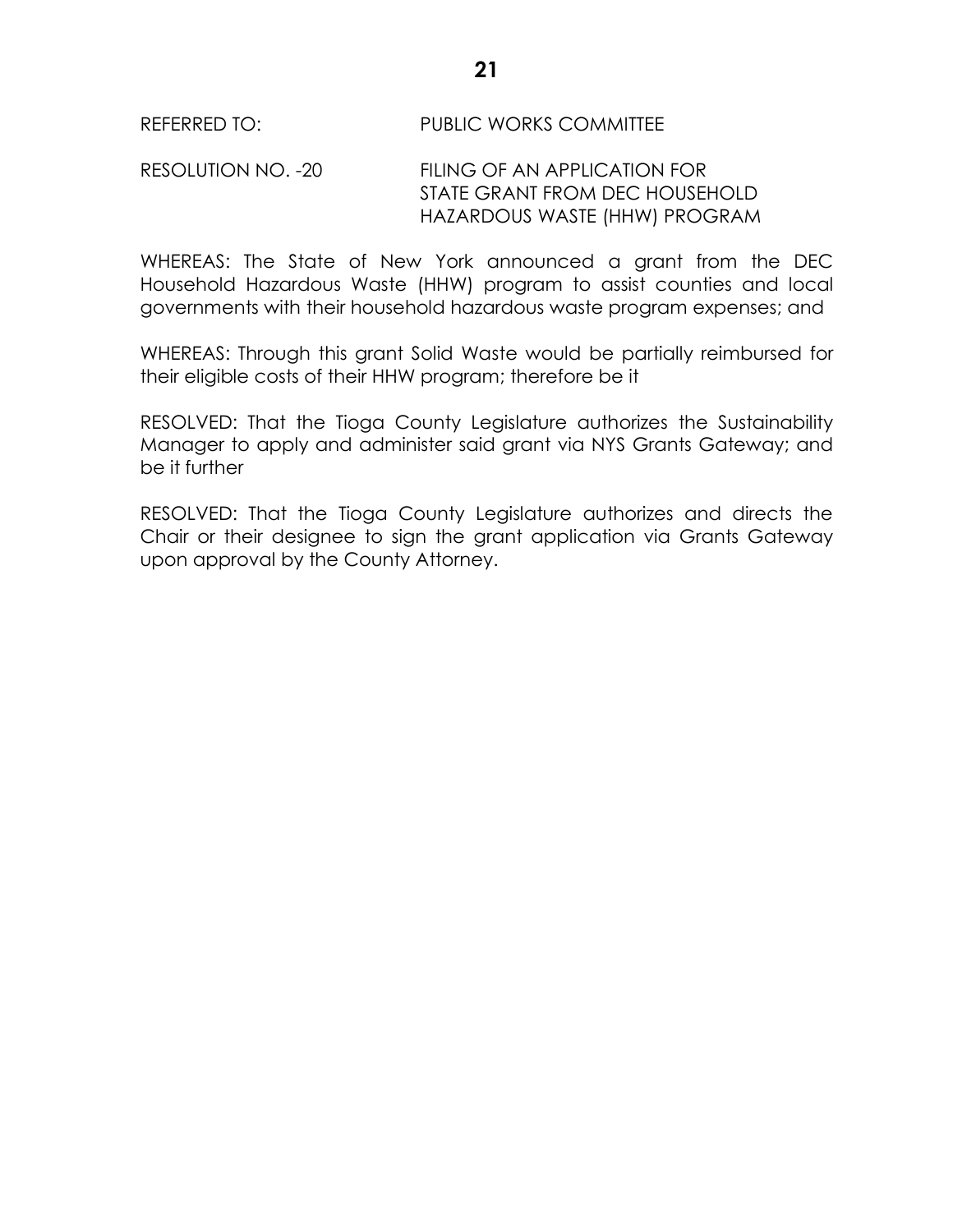| REFERRED TO: | PERSONNEL COMMITTEE      |
|--------------|--------------------------|
|              | <b>FINANCE COMMITTEE</b> |
|              |                          |

RESOLUTION NO. -20 AUTHORIZE CONTRACT WITH NATIONWIDE RETIREMENT SOLUTIONS FOR DEFERRED COMPENSATION PROGRAM

WHEREAS: The County of Tioga duly advertised and received proposals from a variety of deferred compensation program administrators; and

WHEREAS: The Deferred Compensation Committee has reviewed the proposals and made a recommendation of one administrator; now therefore be it

RESOLVED: That the Tioga County Legislature approves the deferred compensation program and trustee services offered by Nationwide Retirement Solutions and authorizes the Legislative Chair to execute the necessary documents, subject to review by the County Attorney, to implement the services of Nationwide Retirement Solutions as our deferred compensation administrator, for the period commencing March 8, 2020 and continuing through March 8, 2025.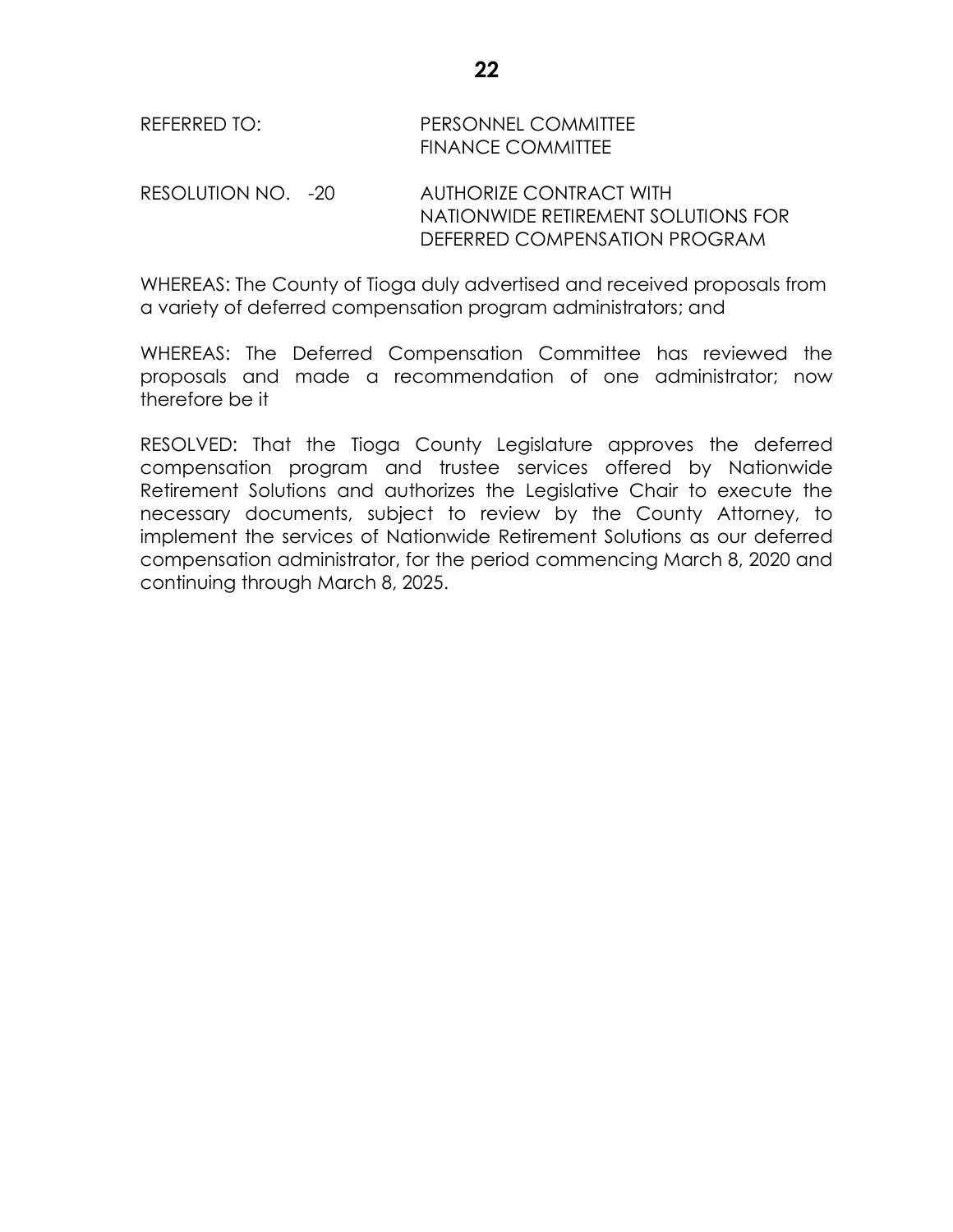RESOLUTION NO. -20 RESOLUTION TO APPROVE A CONTRACT BETWEEN THE TIOGA COUNTY PROBATION DEPT. AND BUDDI US, LLC

WHEREAS: The Probation Department is need of Electronic Monitoring Services to provide alternative to incarceration and alternative to detention services via Court order for Tioga County adults and juveniles; and

WHEREAS: Probation has been contracting with a company, Buddi, US, LLC that is willing to provide Electronic Monitoring Services to Tioga County Probation at the cost of \$3.80 per day, per unit; and

WHEREAS: The Tioga County Attorney has previously approved a contract with Buddi US , LLC that will charge the County \$3.80 per day, per unit with no fee for units on the shelf. Said contract includes a rollover clause that allows the contract to roll over year to year unless terminated by one of the parties; and

WHEREAS: Tioga County Probation has budgeted funds for Electronic Monitoring services for 2020 in the amount of \$8,000 in account number A 3142-540140; therefore be it

RESOLVED: That Tioga County Probation Director is approved to contract with Buddi US., LLC to provide Electronic Monitoring hardware and internet accessible software for adults and juveniles to the Probation Department as part of the County's Alternative to Incarceration and Alternative to Detention programming.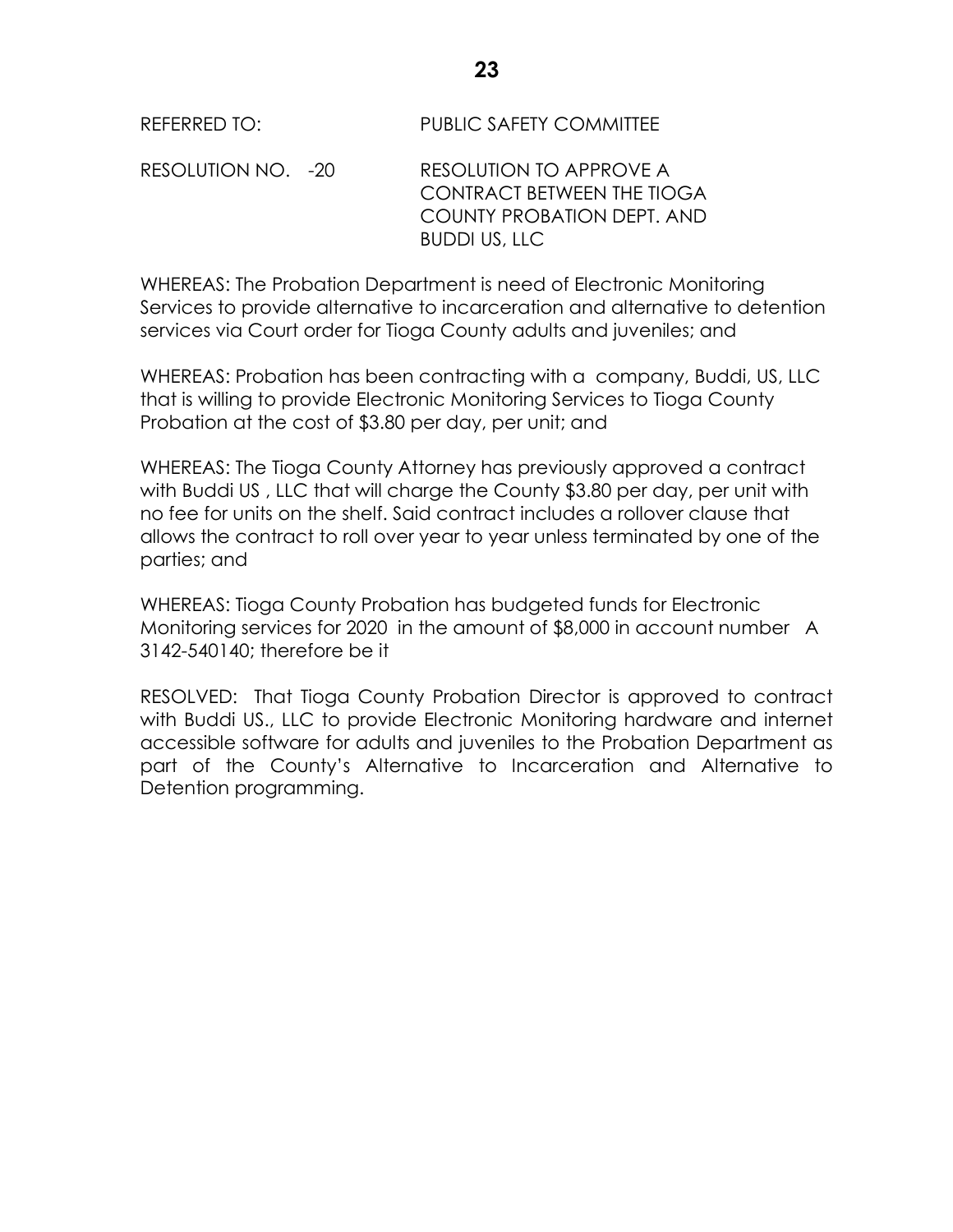REFERRED TO: PUBLIC SAFETY COMMITTEE

RESOLUTION NO. -20 RESOLUTION TO APPROVE A SOLE SOURCE CONTRACT AND MAINTENANCE AGREEMENT BETWEEN THE TIOGA COUNTY PROBATION DEPARTMENT AND AUTOMON LLC TO PROVIDE SOFTWARE AND MAINTENANCE OF THE CASELOAD EXPLORER PRODUCT

WHEREAS: The Tioga County Legislature has approved contracts between Tioga County Probation Department and AutoMon, LLC since 2008; and

WHEREAS: AutoMon, LLC has changed their contract status with New York State, the Tioga County Legislature is approving the Probation Department can contract with AutoMon LLC as a sole source provider of Caseload Explorer, a software program that meets the qualifications of 9 NYCRR 345, which mandates Probation Departments to use a software program that automatically sends Pre-sentence Investigation completed in the software program to the PSI Repository in Albany. Caseload Explorer software is the only software in New York State that meets this criteria; and

WHEREAS: AutoMon, LLC has summited their yearly Maintenance Agreement to Tioga County Probation, which consists of the base charge of \$4,576.90, plus a fee of \$224.14 per user. Probation has 17 registered users of the software, so the total cost for basic software maintenance for 2020 is \$8,387.28; therefore be it

RESOLVED: That the Probation Director is approved to contract with AutoMon, LLC as a sole source provider for software and maintenance costs in 2020 for Caseload Explorer and Ce Assessments in the amount of \$8,387.28.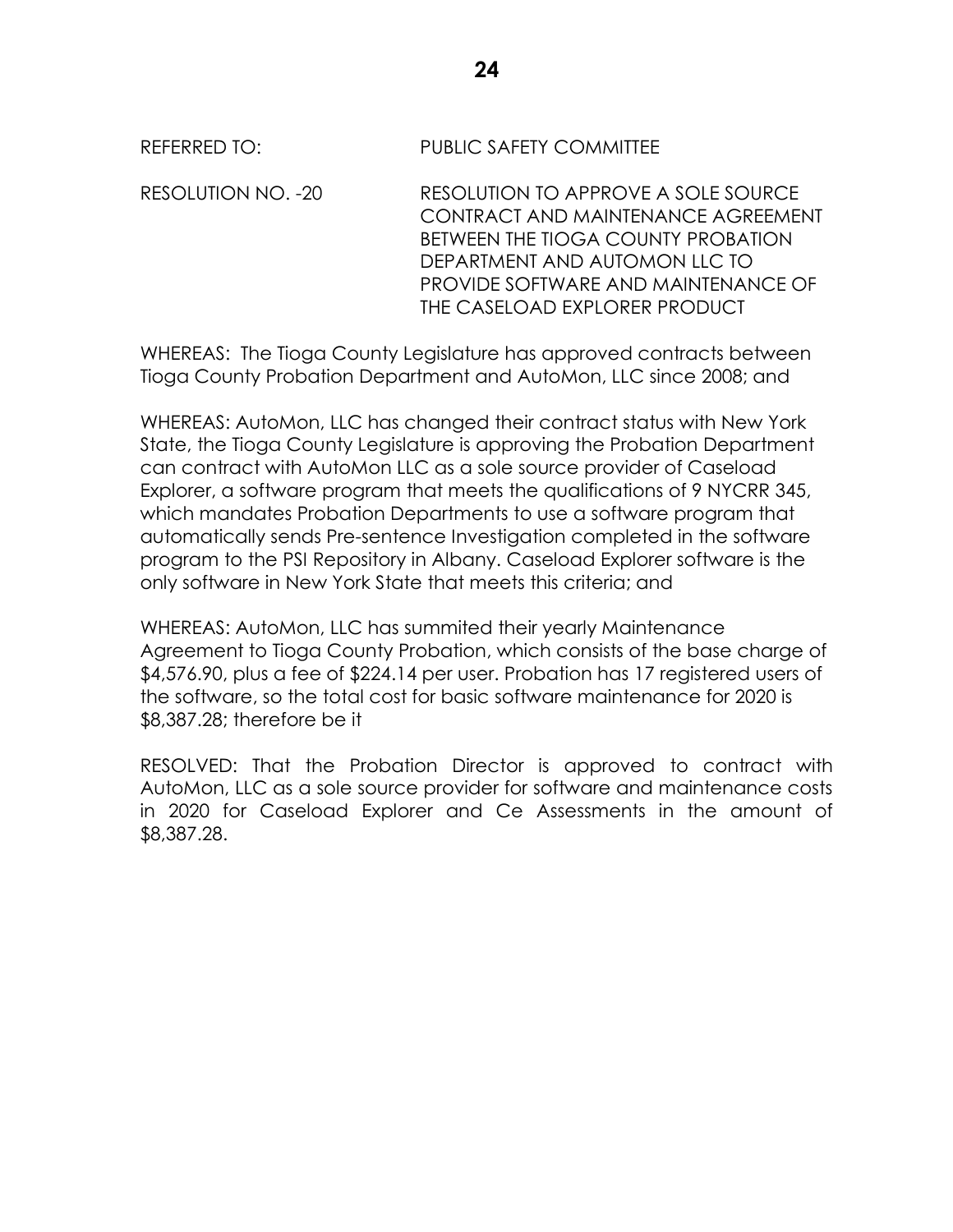| REFERRED TO:       | PUBLIC SAFETY COMMITTEE                                                                             |
|--------------------|-----------------------------------------------------------------------------------------------------|
| RESOLUTION NO. -20 | RESOLUTION TO APPROVE CONTINUED MOU<br>BETWEEN TIOGA COUNTY PROBATION<br>DEPARTMENT AND SMART START |

WHEREAS: The Tioga County Probation Department must supervise offenders who are sentenced to probation supervision by Tioga County courts for drink and driving behavior; and

WHEREAS: Many probationers divest themselves of their motor vehicles pre or post-sentencing so that they do not have to install an ignition interlock device (IID). The Smart Start company markets a hand held IID, similar to an IID, that will allow defendants to blow into the device at assigned times and have their BAC calculated, a photo taken and a GPS location established; and

WHEREAS: The Smart Start company has partnered with Tioga County since 2015 to provide these devices at the rate of \$3.10 per day via a MOU that is renewable automatically each year and would like to continue the program in 2020; and

WHEREAS: Tioga County Probation has budgeted funds for Alternatives to Incarceration Contracting line for testing of probationers in the amount of \$2,500 in account number A3142 540140 and 2020 STOP-DWI funding in the amount of \$2,227 for this service; therefore be it

RESOLVED: That Tioga County Legislative Chair is approved to contract with Smart Start to provide hand held alcohol testing devices for the year 2020, upon approval of the County Attorney.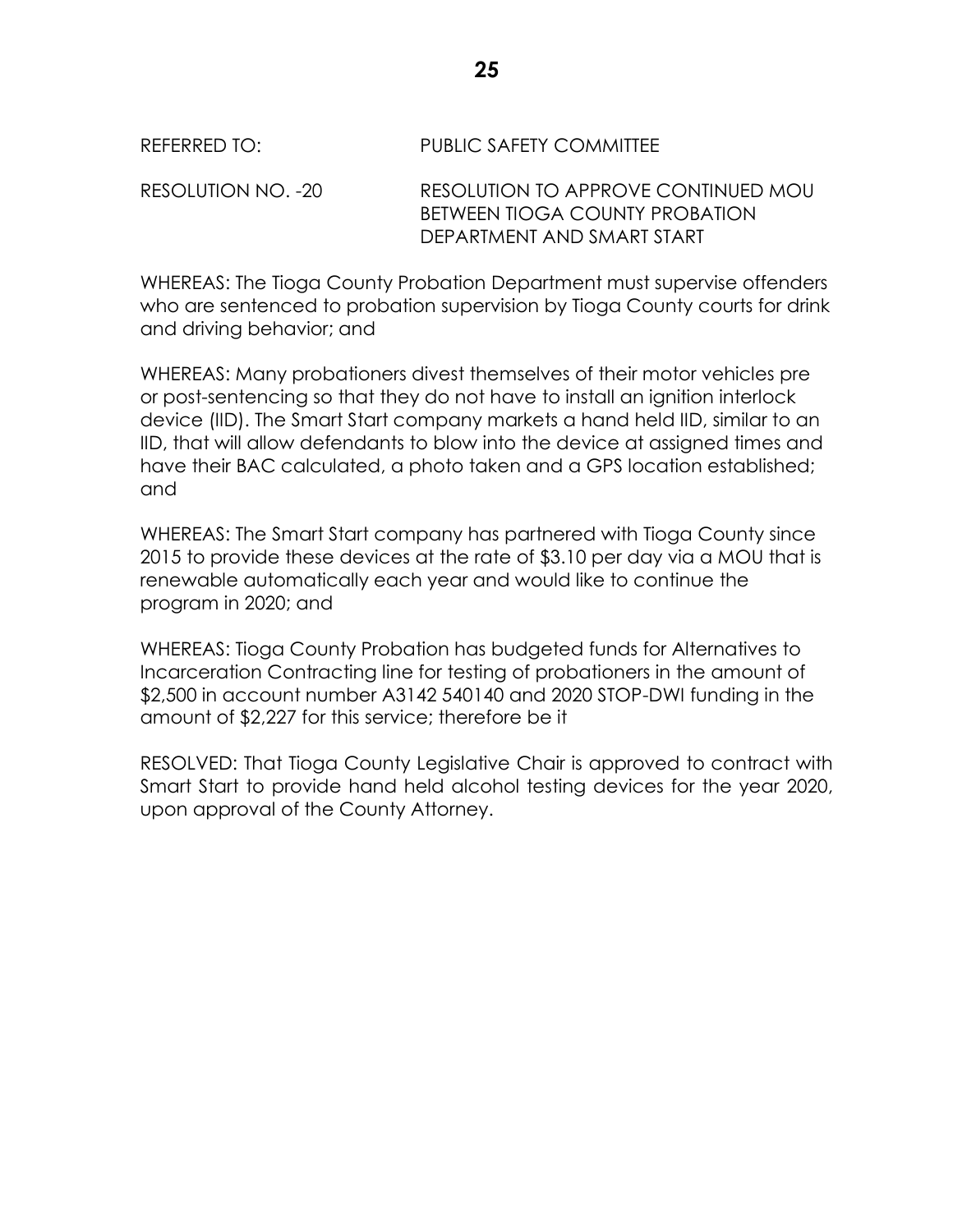REFERRED TO: PUBLIC SAFETY COMMITTEE

RESOLUTION NO. -20 RESOLUTION TO APPROVE A CONTRACT BETWEEN THE TIOGA CO. PROBATION DEPT. & FAMILY COUNSELING SERVICES OF CORTLAND COUNTY, INC., FORMERLY THE FAMILY AND CHILDREN'S SOCIETY, TO PROVIDE ADULT & JUVENILE SEXUAL OFFENDER ASSESSMENT AND TREATMENT SERVICES

WHEREAS: The Legislature approved a contract between Tioga County Probation Department and The Family and Children's Society for the provision of adult and juvenile sex offender treatment in 2020; and

WHEREAS: The Family and Children's Society is in the process of joining with Family Counseling Services of Cortland County, Inc. and they will continue to offer the same services for Tioga County Probation; therefore be it

RESOLVED: That the Probation Director, starting in February 2020, is approved to pay invoices to Family Counseling Services of Cortland County, Inc. to pay for adult sexual offender assessment and treatment, juvenile sexual offender assessment and treatment and educational sessions for adult supervisors and parent supervisors in the amount of \$123,840 annually.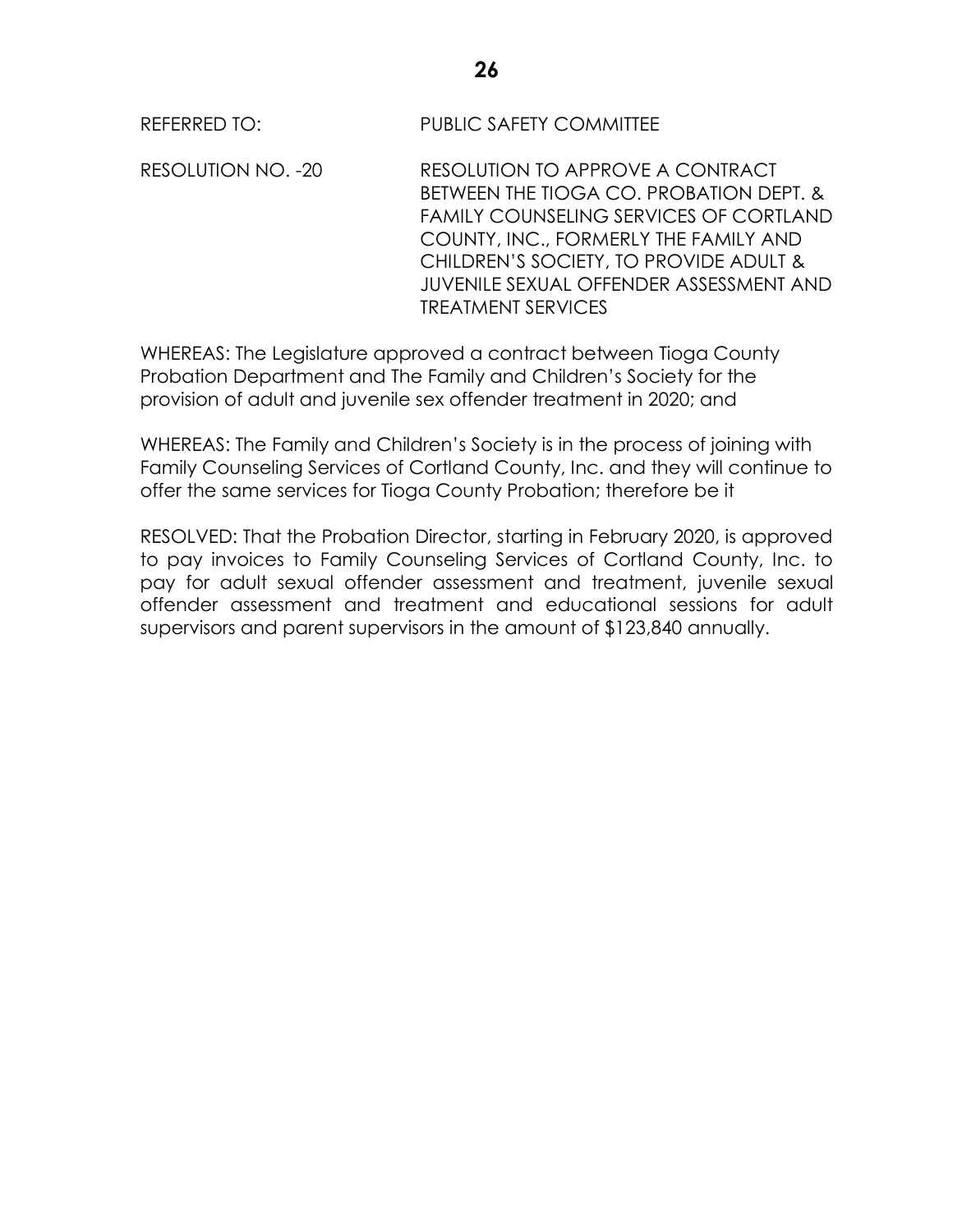| REFERRED TO:       | <b>PUBLIC SAFETY COMMITTEE</b><br>FINANCE COMMITTEE |
|--------------------|-----------------------------------------------------|
| RESOLUTION NO. -20 | RE-ESTABLISH PRIOR YEAR 2019                        |
|                    | <b>GRANTS FOR 2020 BUDGET</b>                       |
|                    | OFFICE OF EMERGENCY SERVICES                        |

WHEREAS: Prior year grant funds need to be re-established for the remaining unspent balance as of year-end 2019 for purchase or completion in 2020; therefore be it

RESOLVED: That the following accounts and amounts are re-established and the 2020 budget is amended as follows:

| Sen10 - Reso 278-19 Senator's Grant      |  |                                             | <b>Amount to Re-Establish</b> |  |
|------------------------------------------|--|---------------------------------------------|-------------------------------|--|
| A3410 521130 SEN10<br>A3410 433060 SEN10 |  | Equipment (Not Car)<br>State Aid Fire Grant | \$ 15,000<br>\$15,000         |  |
|                                          |  |                                             |                               |  |

|                    | SHS17 – Reso 109-18 State Homeland Security 17 Amount to Re-Establish |          |  |
|--------------------|-----------------------------------------------------------------------|----------|--|
| H3360 520060 SHS17 | Capital Car/Truck                                                     | 1,625.92 |  |
| H3360 433567 SHS17 | Capital Revenue SHS17                                                 | 1,625.92 |  |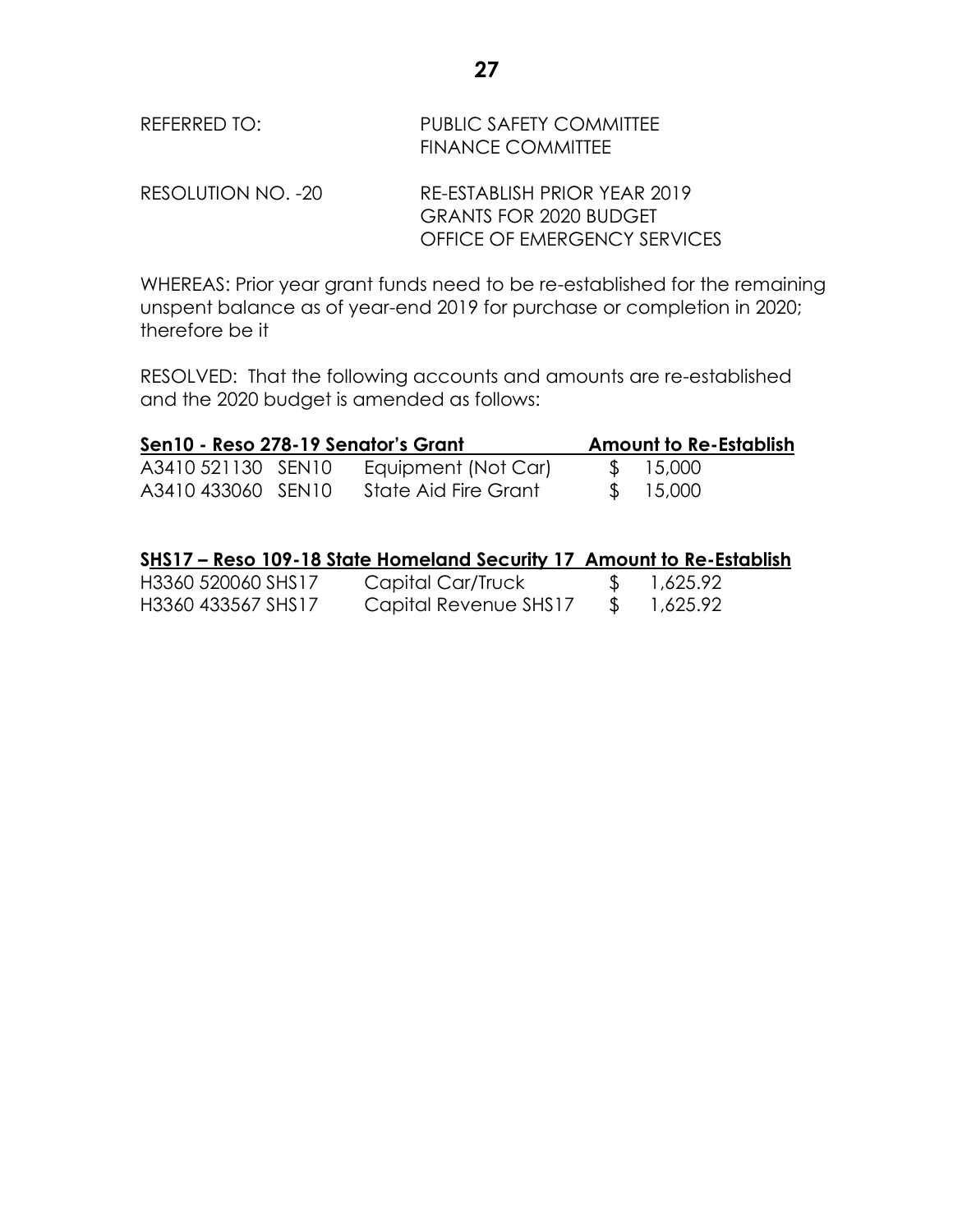| REFERRED TO: | PUBLIC SAFETY COMMITTEE  |
|--------------|--------------------------|
|              | <b>FINANCE COMMITTEE</b> |

RESOLUTION NO. -20 AUTHORIZE ACCEPTANCE OF STATEWIDE INTEROPERABLE COMMUNICATIONS "FORMULA" GRANT (SICG 19) APPROPRIATION OF FUNDS & MODIFY 2020 BUDGET OFFICE OF EMERGENCY SERVICES

WHEREAS: The Office of Emergency Management applied for and was awarded a Homeland Security Statewide Interoperable Communications "Formula" Grant 2019 in the amount of \$385,432. The grant will be used for upgrading the radio communications in the county with no local share associated with said grant; and

WHEREAS: This funding must be accepted and appropriated; therefore be it

RESOLVED: That the Tioga County Legislature authorize the acceptance of this award; and be it further

RESOLVED: That the 2020 budget be modified and funds be appropriated to the following accounts:

FROM: A3415 433063 IO19F – State Aid Interop Comm Grant \$385,432

| TO: | A3415 540140 IO19F Contracted Services     | \$364,607 |
|-----|--------------------------------------------|-----------|
|     | TO: A3415 540180 IO19F Dues                | \$ 825    |
|     | TO: A3415 520130 IO19F Equipment (Not Car) | \$ 20,000 |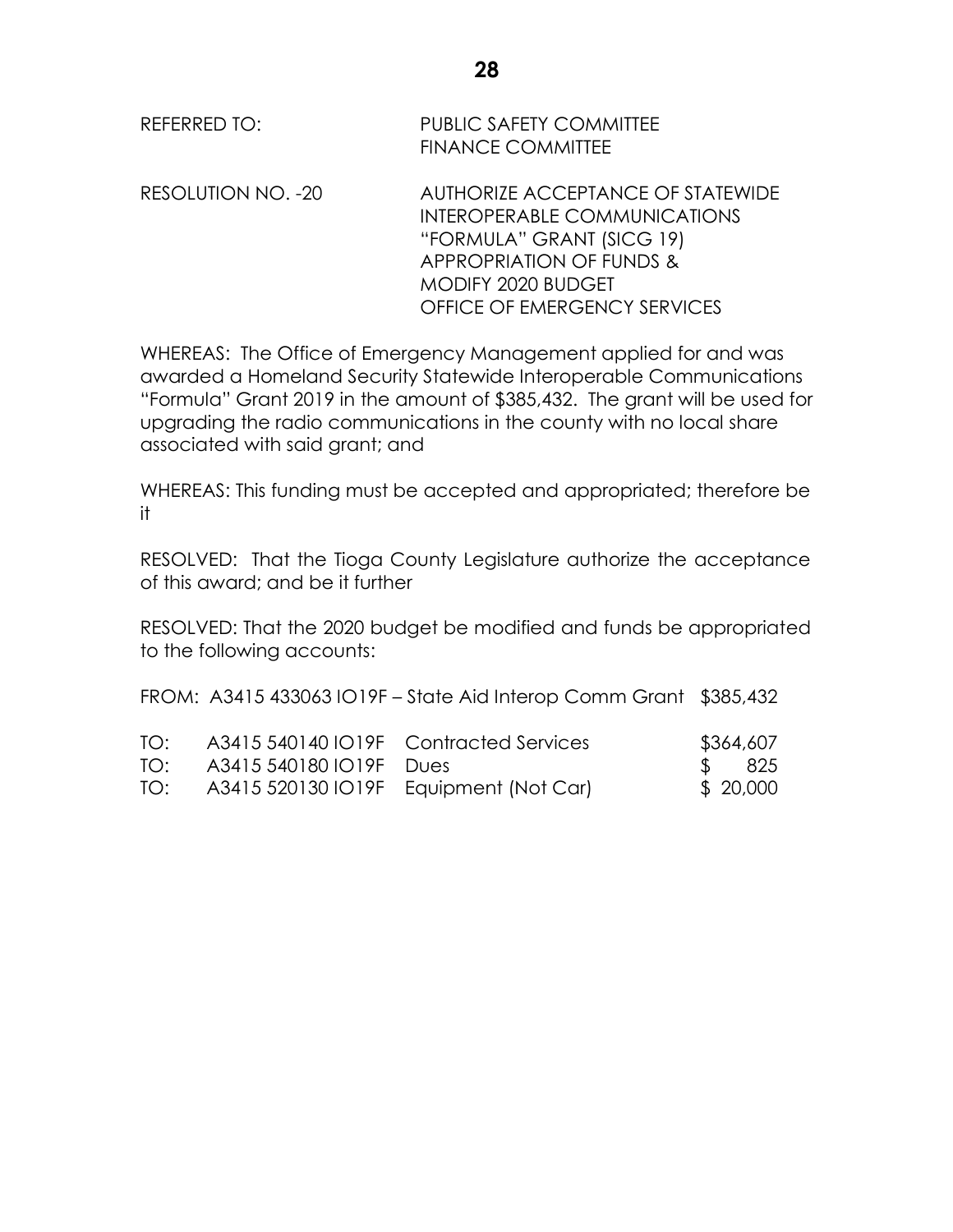| REFERRED TO:       | <b>PUBLIC SAFETY COMMITTEE</b><br><b>FINANCE COMMITTEE</b> |
|--------------------|------------------------------------------------------------|
| RESOLUTION NO. -20 | RESOLUTION TO ACCEPT DONATION.<br>APPROPRIATE FUNDS AND    |
|                    | AMEND 2020 PROBATION BUDGET                                |

WHEREAS: The Tioga County Probation Department received a gift donation of \$2,000 for incentives for our Juvenile Delinquency Diversion programming from Adam Weitsman on January 3, 2020; and

WHEREAS: The Tioga County Legislature agrees to accept this generous donation; and

WHEREAS: The funding is specifically designated for the purchase of incentives for the youth in the Juvenile Delinquency Diversion Program; and

WHEREAS: Appropriation of Funds and Budget Amendments require Legislative approval; therefore be it

RESOLVED: That the Tioga County Probation Department is approved to accept the above-referenced donation, amend the 2020 budget, and appropriate funding as follows:

|     |  | From: A3140 427050 Gifts and Donations | \$2,000 |
|-----|--|----------------------------------------|---------|
| To: |  | A3140 540487 Probation Program Expense | \$2,000 |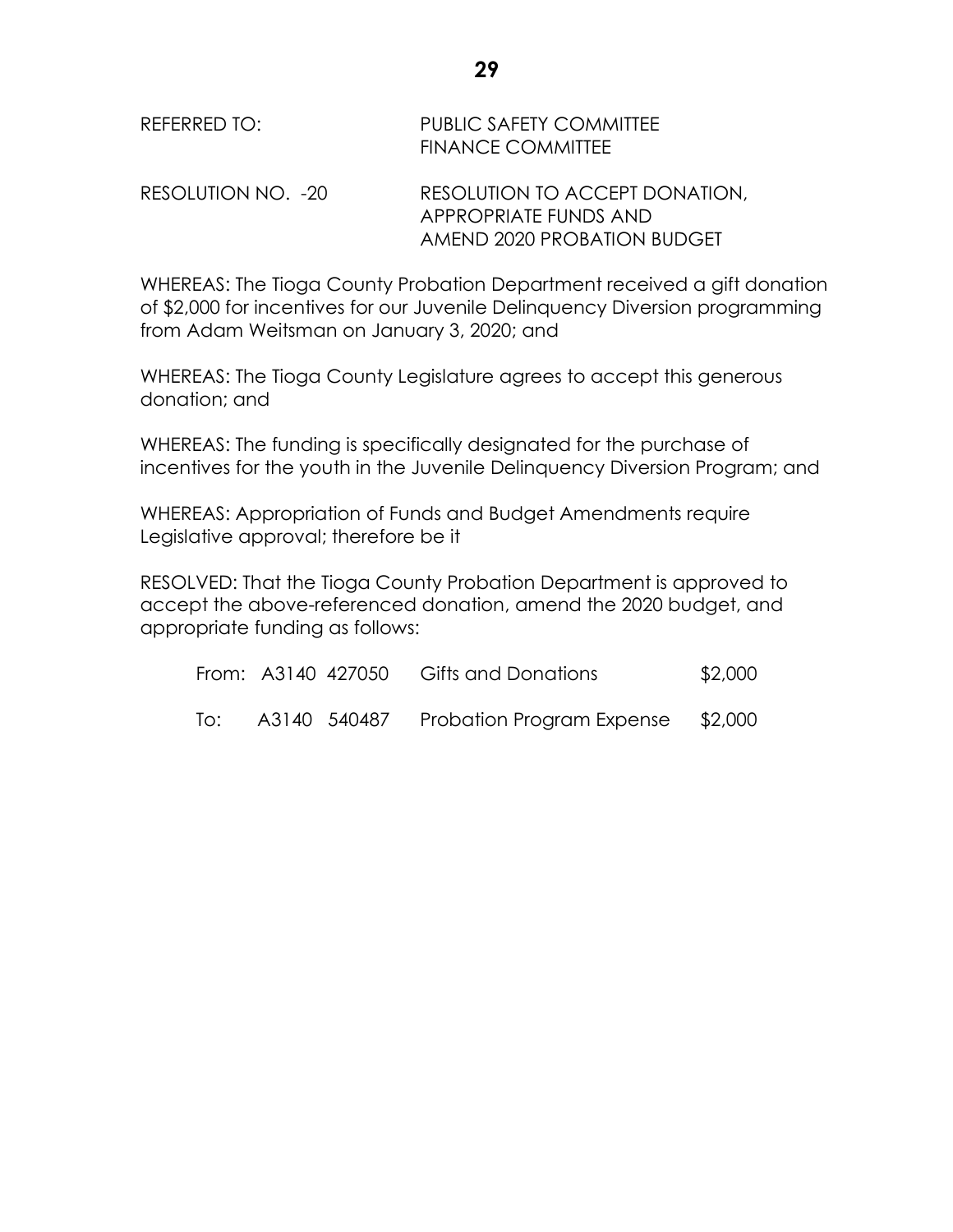| REFERRED TO: | <b>HEALTH &amp; HUMAN SERVICES COMMITTEE</b> |
|--------------|----------------------------------------------|
|              | <b>FINANCE COMMITTEE</b>                     |
|              |                                              |

RESOLUTION NO. - 20 APPROPRIATION OF FUNDS AND AMEND 2020 BUDGET - SOCIAL SERVICES

WHEREAS: Effective January 1, 2020 NYS has eliminated reimbursement of PINS foster care and detention placements; and

WHEREAS: Tioga County was selected to receive Enhanced STSJP Funds for preventive programming necessary to deter PINS placements; and

WHEREAS: Appropriation of funds and budget modifications require Legislative approval; and

WHEREAS: There is local share of \$30,758 associated with this funding; therefore be it

RESOLVED: That funding be appropriated as follows:

|     | From: A6010.436100 State Aid: Administration | \$50,183.00 |
|-----|----------------------------------------------|-------------|
| To: | A6010.540140 Contracting Services            | \$80,941.00 |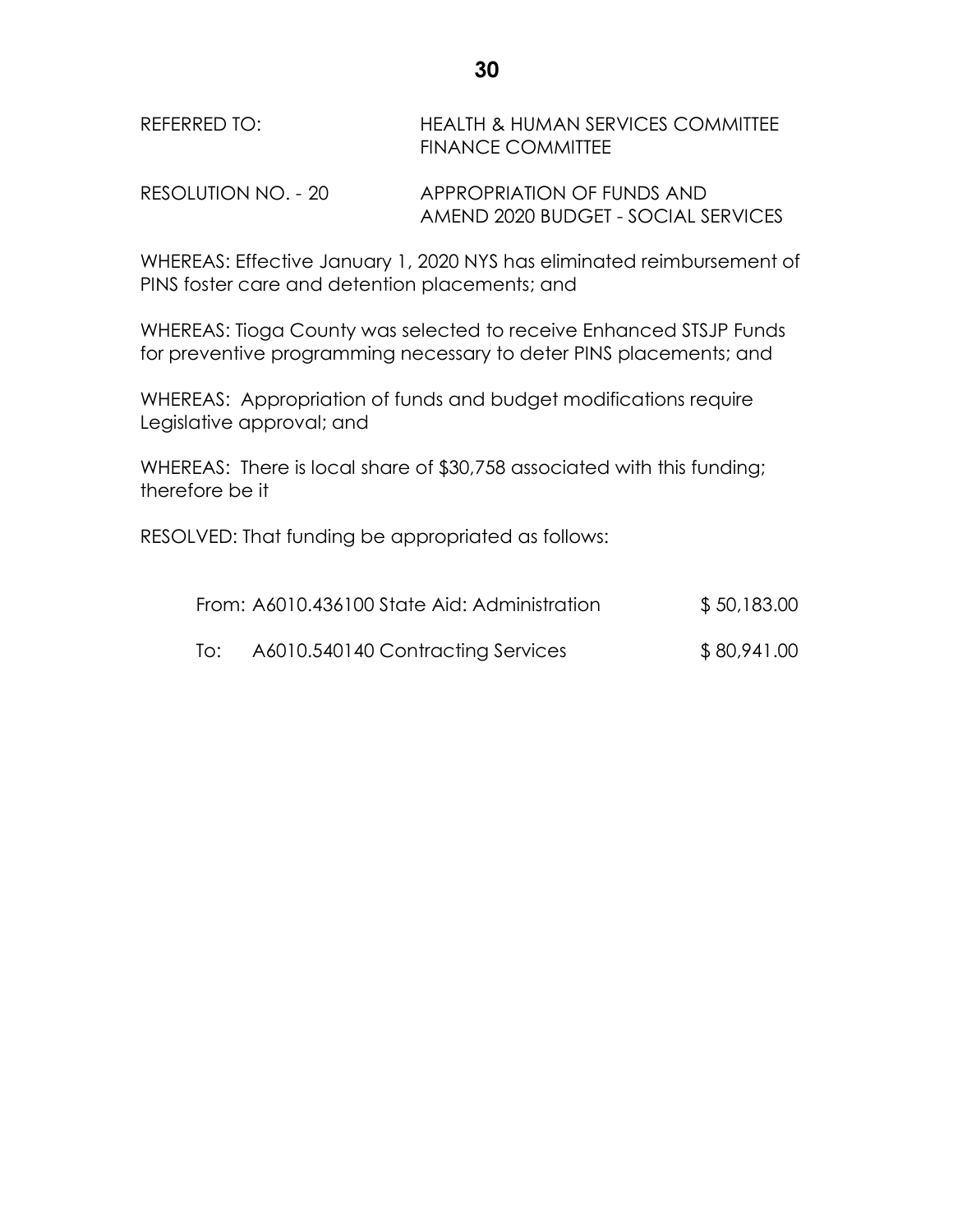| REFERRED TO:       | <b>PUBLIC WORKS COMMITTEE</b><br>FINANCE COMMITTEE                      |
|--------------------|-------------------------------------------------------------------------|
| RESOLUTION NO. -20 | AMEND CAPITAL BUDGET AND TRANSFER<br><b>CONTINGENCY FUNDS FOR LARGE</b> |

WHEREAS: The Commissioner of Public Works has budgeted for the purchase of a large excavator in 2020 for \$225,000.00; and

EXCAVATOR – PUBLIC WORKS

WHEREAS: The Commissioner of Public Works received proposals for the purchase of the large excavator which came in higher than anticipated; and

WHEREAS: Revenue in the amount of \$8,900.00 will be received for the sale of scrap beams sold at auction; and

WHEREAS: The \$8,900.00 revenue will go into the general fund; and

WHEREAS: Legislative approval is needed to amend 2020 Capital Budget and transfer funds; therefore be it

RESOLVED: That the Tioga County Legislature authorize the following transfer of funds and amend the Capital Budget:

|     | From: A1990.540715 | Contingency Account | \$5,000.00 |
|-----|--------------------|---------------------|------------|
| To: | H5130.520939       | Large Excavator     | \$5,000.00 |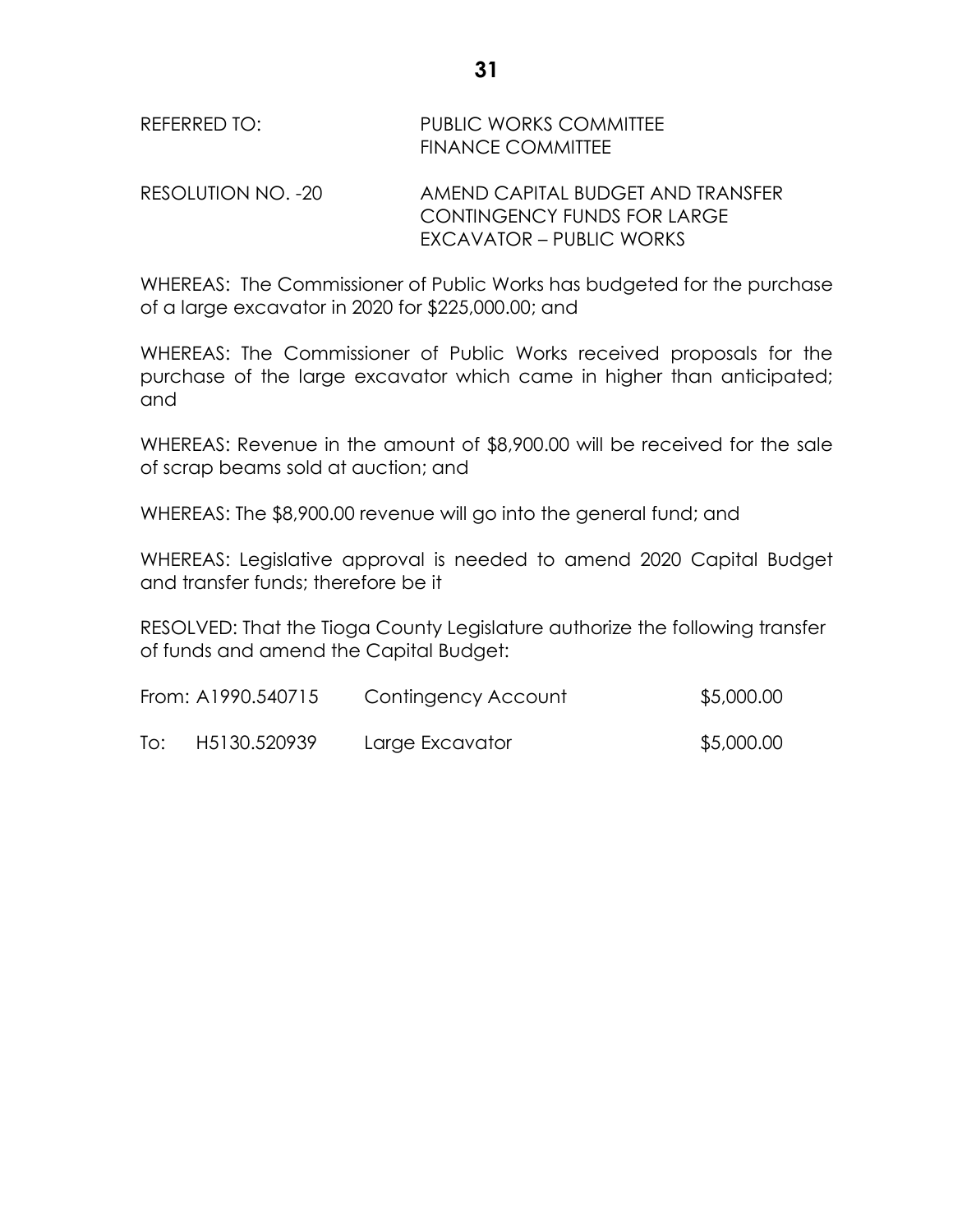RESOLUTION NO. -20 AMEND EMPLOYEE HANDBOOK ADD NEW POLICY TO SECTION X. BUILDING AND VEHICLE PROCEDURES SUBSECTION D. ENTITLED SERVICE ANIMALS – PUBLIC ACCOMMODATION

WHEREAS: It has been determined that Tioga County needs to adopt a policy entitled Service Animals - Public Accommodation; and

WHEREAS: Said Service Animal Policy shall fall under Section X Building and Vehicle Procedures subsection d; therefore be it

RESOLVED: That the Employee Handbook is hereby amended to add Service Animals – Public Accommodation Policy to Section X Building and Vehicle Procedures as subsection d. entitled Tioga County Service Animals Policy – Public Accommodation.

## **Tioga County Service Animals Policy – Public Accommodation**

#### **PURPOSE:**

Tioga County is committed to providing equal access to County services and facilities for people with disabilities who utilize service animals in accordance with the Americans with Disabilities Act (ADA). This Policy and Procedure is to provide guidance to department heads and security personnel as to rights of access for bonafide service animals in accordance with U.S. and New York State law and regulations, and for the safety of staff and other occupants of Tioga County buildings and property.

# **PROCEDURE:**

- 1. The ADA defines a service animal as any dog (or in certain circumstances a miniature horse) that is individually trained to do or perform tasks for the benefit of an individual with a disability, including physical, sensory, psychiatric, intellectual, or any other mental disability. For purposes of this Policy and Procedure, only dogs will be discussed. If a miniature horse or other animal is purported to be a "service animal," a request for guidance shall immediately be made to the Legal Department.
- 2. "**Service animals**" are separate and distinct from "**emotional support animals.**" Service animals are protected by the ADA and relevant NY statutes and are permitted in County buildings. "**Emotional support animals**" are protected by several federal statutes but these are not applicable to Tioga County at this time.
- 3. **Service animals** are not pets, but under the ADA, regardless of whether they have been licensed or certified by a state or local government, or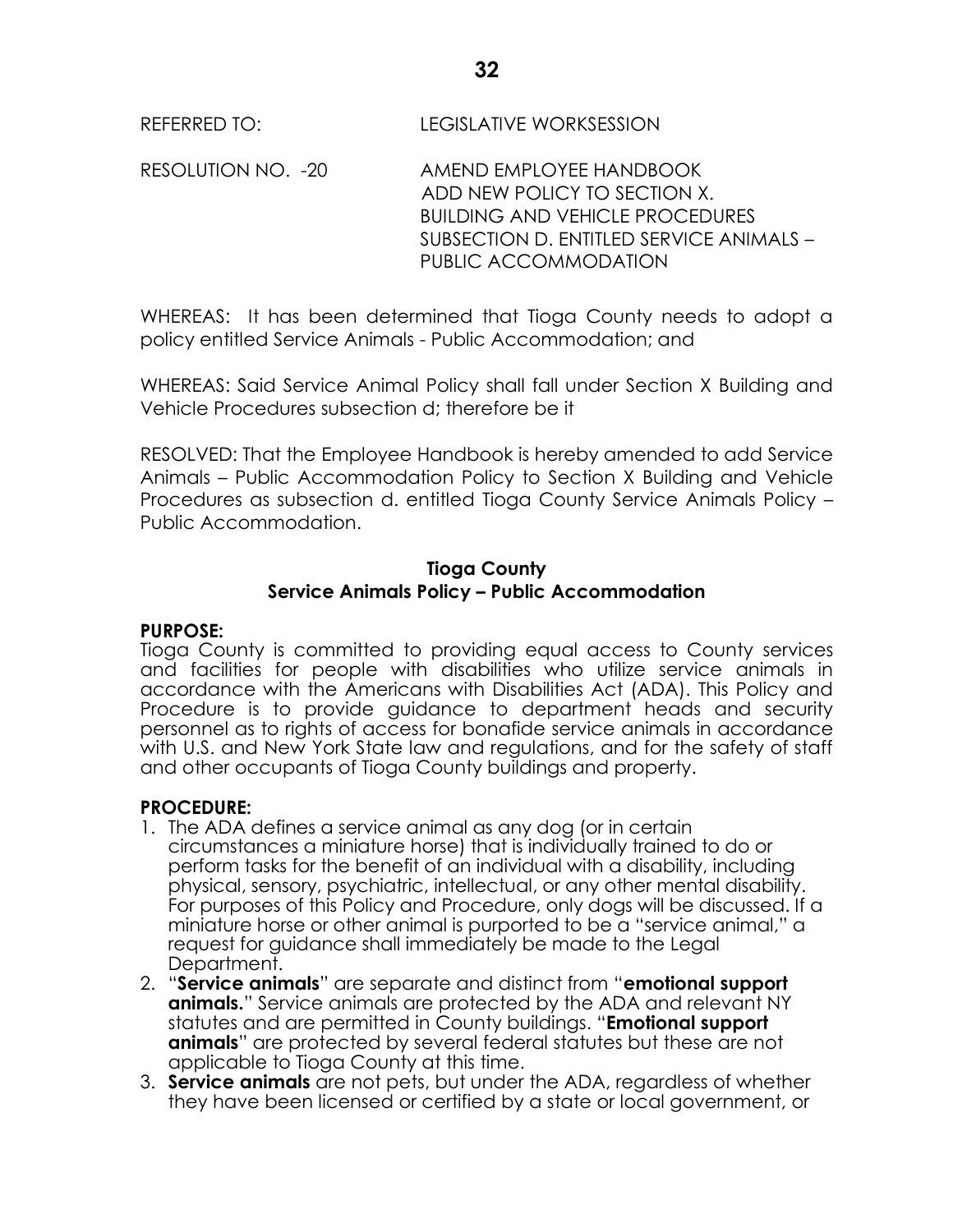other entity, these animals are trained to aid a person with disabilities in specific tasks.

a. The following are examples of, but are not exclusive, of these tasks:

- i. Assisting with navigation, stability or balance
	- ii. Alerting to sounds
	- iii. Pulling wheelchairs
	- iv. Carrying items
	- v. Seizure assistance
- vi. Interrupting impulsive or destructive behaviors
- 4. No individual assisted by a service dog satisfying the definition pursuant to the provisions of the Americans with Disabilities Act (ADA) will be denied access to any Tioga County facility to areas where the public is normally allowed access.
- 5. Service animals are required to be harnessed, leashed, or tethered, unless this device interferes with the service animal's work or the individual's disability prevents the use of such devices.
- 6. In the event it is not obvious what service the service animal provides, VERY limited inquiry is permitted before granting access. Staff may ask,
	- a. Is the service dog required because of a disability? b. What work task is the dog trained to perform? **STAFF CANNOT:**
	- **(1) ask about the person's disability,**
	- **(2) require medical documentation,**
	- **(3) require a special identification card or training documentation for the dog, or**
	- **(4) ask that the dog demonstrate its ability to perform the work or task.**

A person with a disability and with their service animal seeking access to a Tioga County facility cannot be denied entry, or asked or required to remove a service dog from the premises unless: (1) the dog is out of control or (2) the dog is not housebroken.

- 7.Allergies and/or fear of dogs are not valid reasons for denying access or refusing service to people using service animals. For example, if another person claims to be allergic to dog dander and the person who uses a service animal must spend time in the same room or facility, such as a classroom, waiting area, or at a homeless shelter, they both should be accommodated by assigning them, if possible, to different locations within the room or different rooms in the facility. **Every effort at reasonable accommodation must be made.**
- 8**. Use of Emotional Support Animals by the Public ARE NOT authorized in any Tioga County facilities at this time.**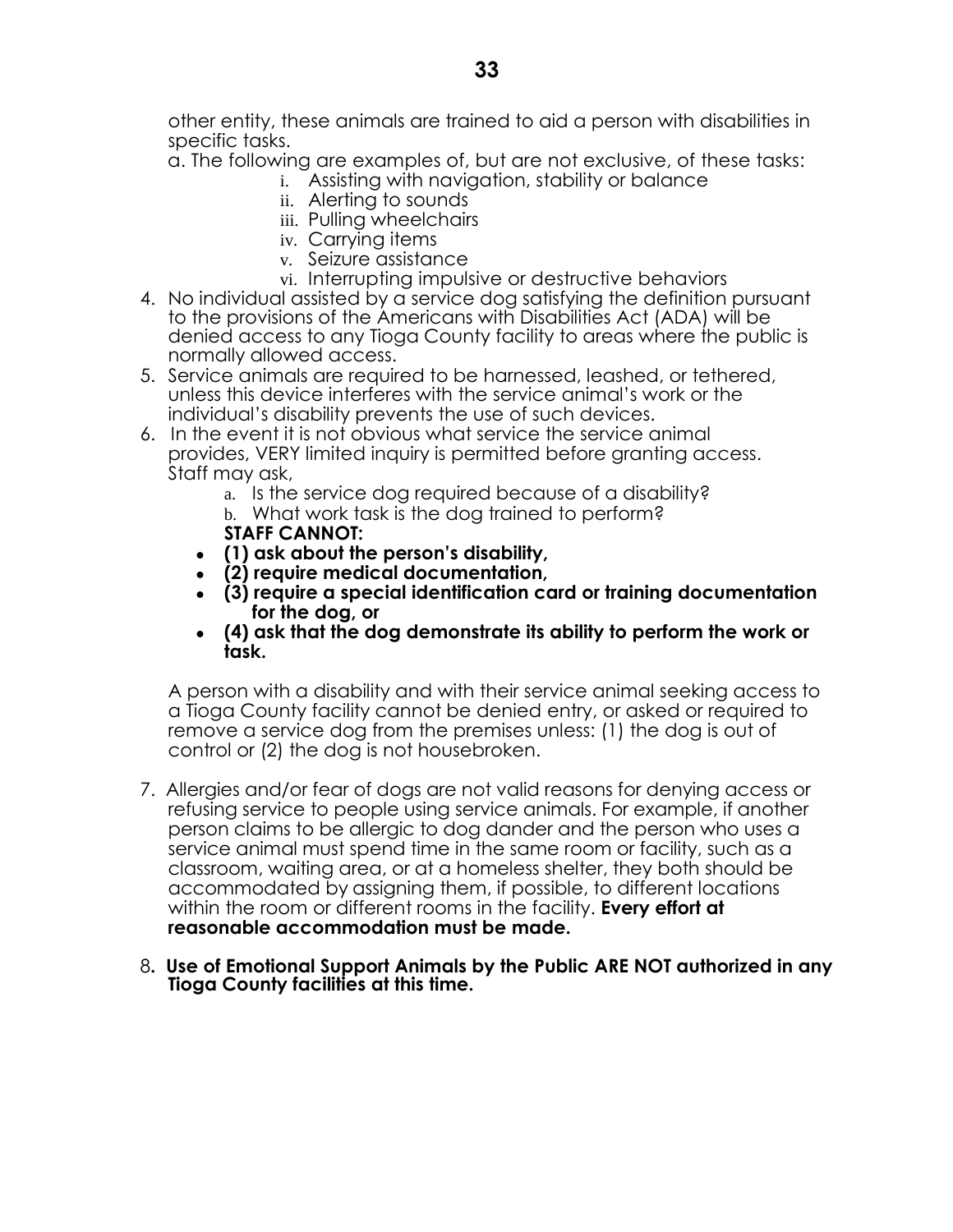| REFERRED TO:       | LEGAL/FINANCE COMMITTEE<br>PERSONNEL COMMITTEE |
|--------------------|------------------------------------------------|
| RESOLUTION NO. -20 | AUTHORIZE APPOINTMENT TO TITLE OF              |
|                    | <b>ASSISTANT PUBLIC DEFENDER</b>               |
|                    | PUBLIC DEFENDER'S OFFICE                       |

WHEREAS: Legislative approval is required for any appointment to a nonunion position within Tioga County; and

WHEREAS: Resolution 305-19 authorized the creation of an additional parttime Assistant Public Defender position; and

WHEREAS: The Public Defender has identified a qualified candidate to fill said position; therefore be it

RESOLVED: That the Tioga County Legislature authorizes the Public Defender to appoint Jay Wilbur to the title of Assistant Public Defender on a part-time basis at an annual non-union salary of \$35,000, effective February 12, 2020.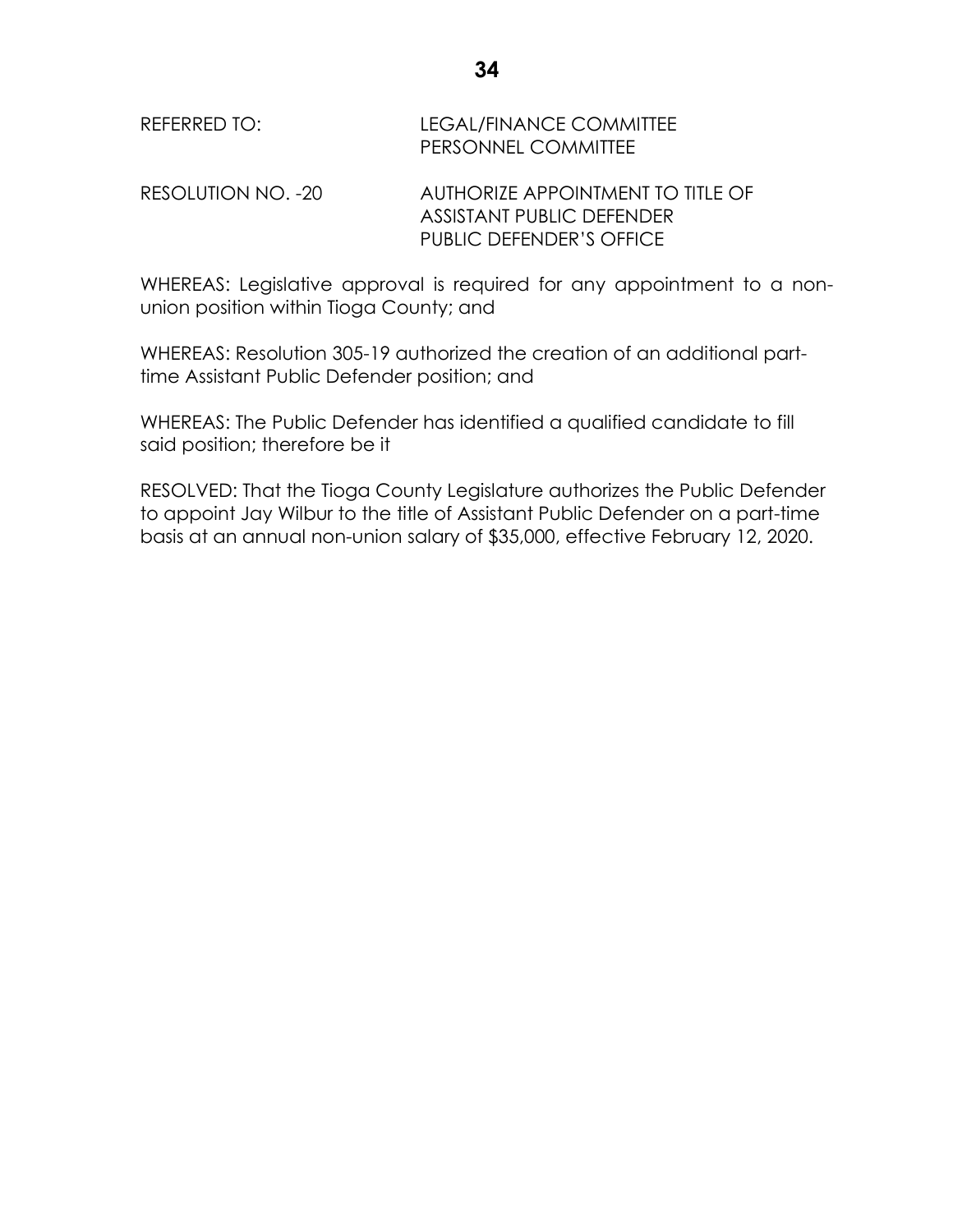| REFERRED TO:       | HEALTH AND HUMAN SERVICES COMMITTEE<br><b>PERSONNEL COMMITTEE</b> |
|--------------------|-------------------------------------------------------------------|
| RESOLUTION NO. -20 | AUTHORIZE SALARY OF PUBLIC HEALTH NURSE                           |

(PUBLIC HEALTH)

WHEREAS: In accordance with Article 4, Section B(1) of the CSEA collective bargaining agreement, Legislative approval is required in order for a department head to offer salary at the maximum salary level in the CSEA Salary Grade for a new full-time hire; and

WHEREAS: The Public Health Director would like to appoint the current parttime Public Health Nurse, Jessica Lovell, to a full-time Public Health Nurse position (CSEA SG XV, \$55,917 - \$56,617) at the maximum salary for a new appointee; and

WHEREAS: Ms. Lovell has acquired valuable experience within the area of communicable diseases during her two year tenure with the Tioga County Public Health Department; therefore be it

RESOLVED: That due to prior experience in similar work, the Tioga County Legislature authorizes the appointment of Jessica Lovell to the full-time Public Health Nurse position at an annual salary of \$56,617 effective February 18, 2020.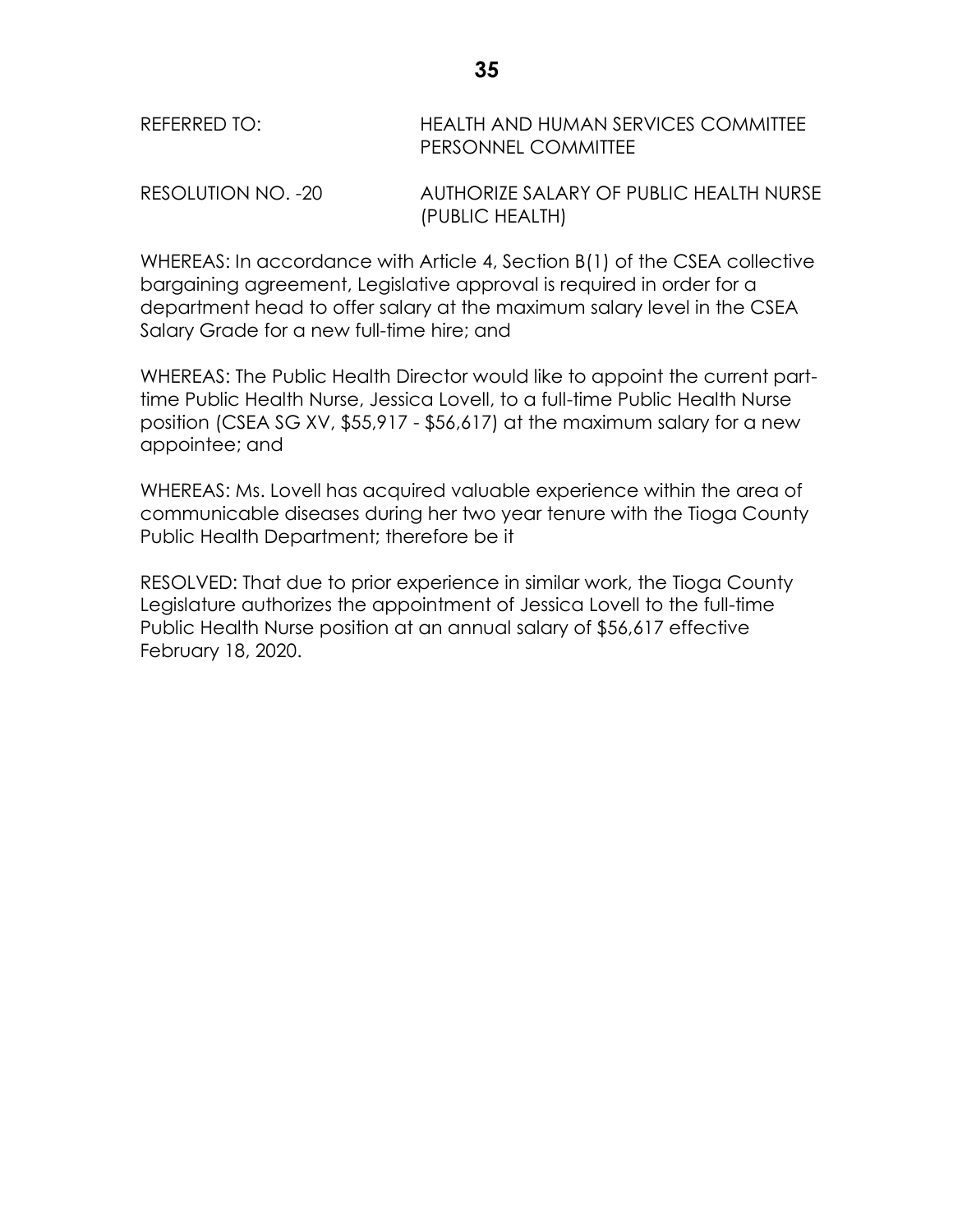| REFERRED TO: | <b>PERSONNEL COMMITTEE</b><br>LEGAL/FINANCE COMMITTEE |
|--------------|-------------------------------------------------------|
| DFCOMIITIONI | A DOUCH DOCITION IN IODEA CE CAL                      |

RESOLUTION NO. - 20 ABOLISH POSITION, INCREASE SALARY OF ONE EMPLOYEE, AUTHORIZE TWO BACKFILLS DISTRICT ATTORNEY'S OFFICE

WHEREAS: Legislative approval is required for abolishment of positions, Non-Union midyear salary adjustments, and for Non-Union hires; and

WHEREAS: Two Assistant District Attorneys have tendered their resignations; and

WHEREAS: The District Attorney consequently will be redistributing work amongst remaining staff; and

WHEREAS: The District Attorney has found a candidate to fill one of the resulting vacancies; and

WHEREAS: The District Attorney would like to compensate the remaining staff for taking on additional duties; and

WHEREAS: The District Attorney is willing to abolish the Chief Assistant District Attorney (PT) position to offset the salary increases; therefore be it

RESOLVED: That one part-time (2 days/week) position of Chief Assistant District Attorney (Non-Union salary range \$29,500 – 30,238) shall be abolished effective March 1, 2020; and be it further

RESOLVED: That Cheryl Mancini, 1st Assistant District Attorney, shall receive an annual salary increase of \$10,000 effective March 2, 2020, increasing her 2020 salary to \$86,875; and be it further

RESOLVED: That Torrance Schmitz, 3rd Assistant District Attorney, shall be promoted to 2nd Assistant District Attorney at an annual salary of \$78,000 effective March 2, 2020, and shall not be eligible for any additional increase in 2020 that may have been provided for in the Non-Union Benefits Policy; and be it further

RESOLVED: That the District Attorney is authorized to backfill the vacant fulltime 3rd Assistant District Attorney position (Non-union salary range \$58,297- 68,297) effective March 2, 2020 with the appointment of Lillian Hines at an annual salary of \$73,000; and be it further

RESOLVED: That the District Attorney's Office headcount shall be decreased by 1 part-time position to 2 part-time and 5 full-time.